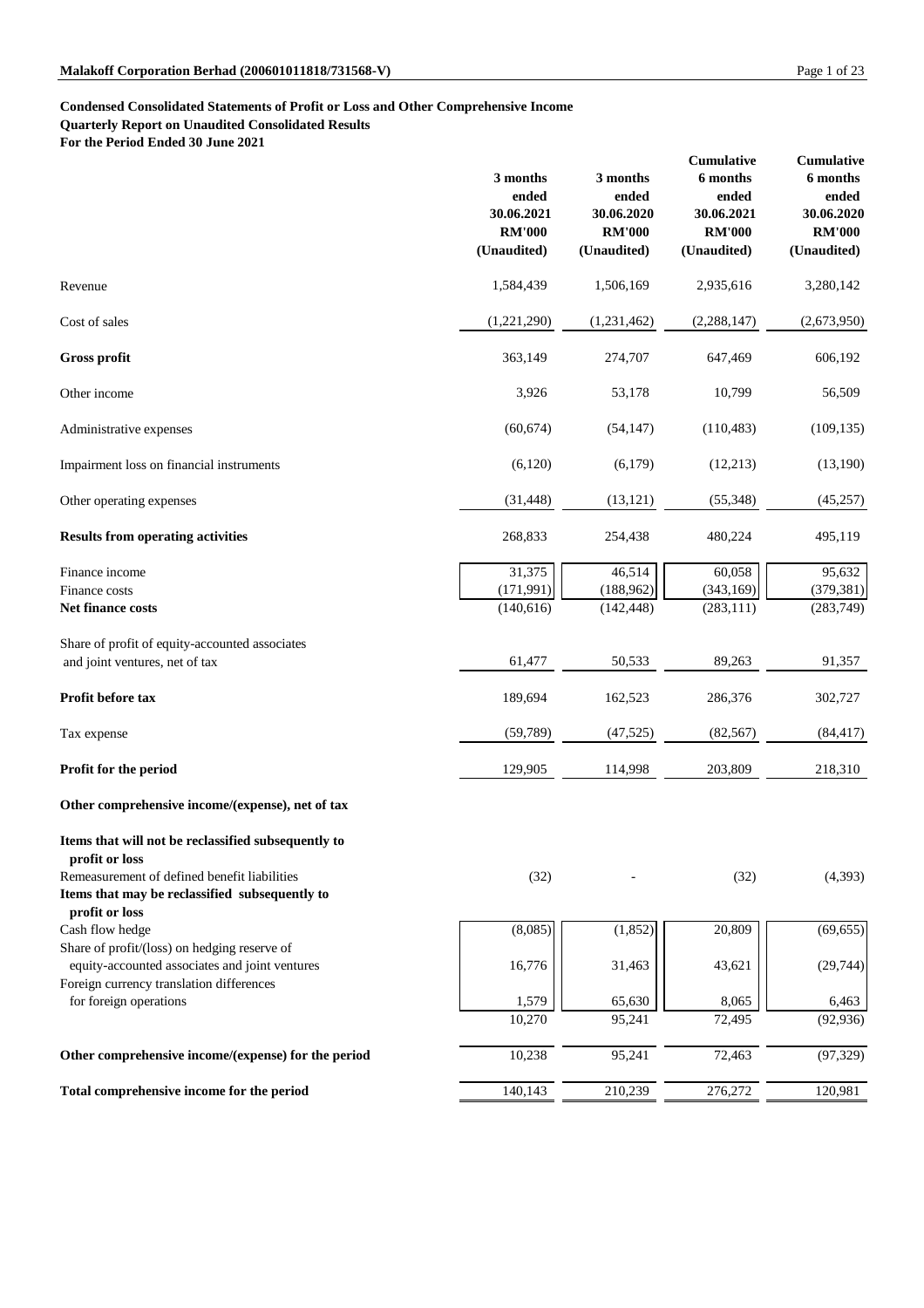# **Condensed Consolidated Statements of Profit or Loss and Other Comprehensive Income**

### **Quarterly Report on Unaudited Consolidated Results**

**For the Period Ended 30 June 2021**

|                                             | 3 months<br>ended | 3 months<br>ended | 6 months<br>ended | 6 months<br>ended |
|---------------------------------------------|-------------------|-------------------|-------------------|-------------------|
|                                             | 30.06.2021        | 30.06.2020        | 30.06.2021        | 30.06.2020        |
|                                             | <b>RM'000</b>     | <b>RM'000</b>     | <b>RM'000</b>     | <b>RM'000</b>     |
|                                             | (Unaudited)       | (Unaudited)       | (Unaudited)       | (Unaudited)       |
| <b>Profit attributable to:</b>              |                   |                   |                   |                   |
| Owners of the Company                       | 117,734           | 104,959           | 178,178           | 194,137           |
| Non-controlling interests                   | 12,171            | 10,039            | 25,631            | 24,173            |
| <b>Profit for the period</b>                | 129,905           | 114,998           | 203,809           | 218,310           |
| Total comprehensive income attributable to: |                   |                   |                   |                   |
| Owners of the Company                       | 127,972           | 200,200           | 250,641           | 96,808            |
| Non-controlling interests                   | 12,171            | 10,039            | 25,631            | 24,173            |
| Total comprehensive income for the period   | 140,143           | 210,239           | 276,272           | 120,981           |
| Earnings per ordinary share (sen)           |                   |                   |                   |                   |
| Basic/diluted                               | 2.41              | 2.15              | 3.65              | 3.97              |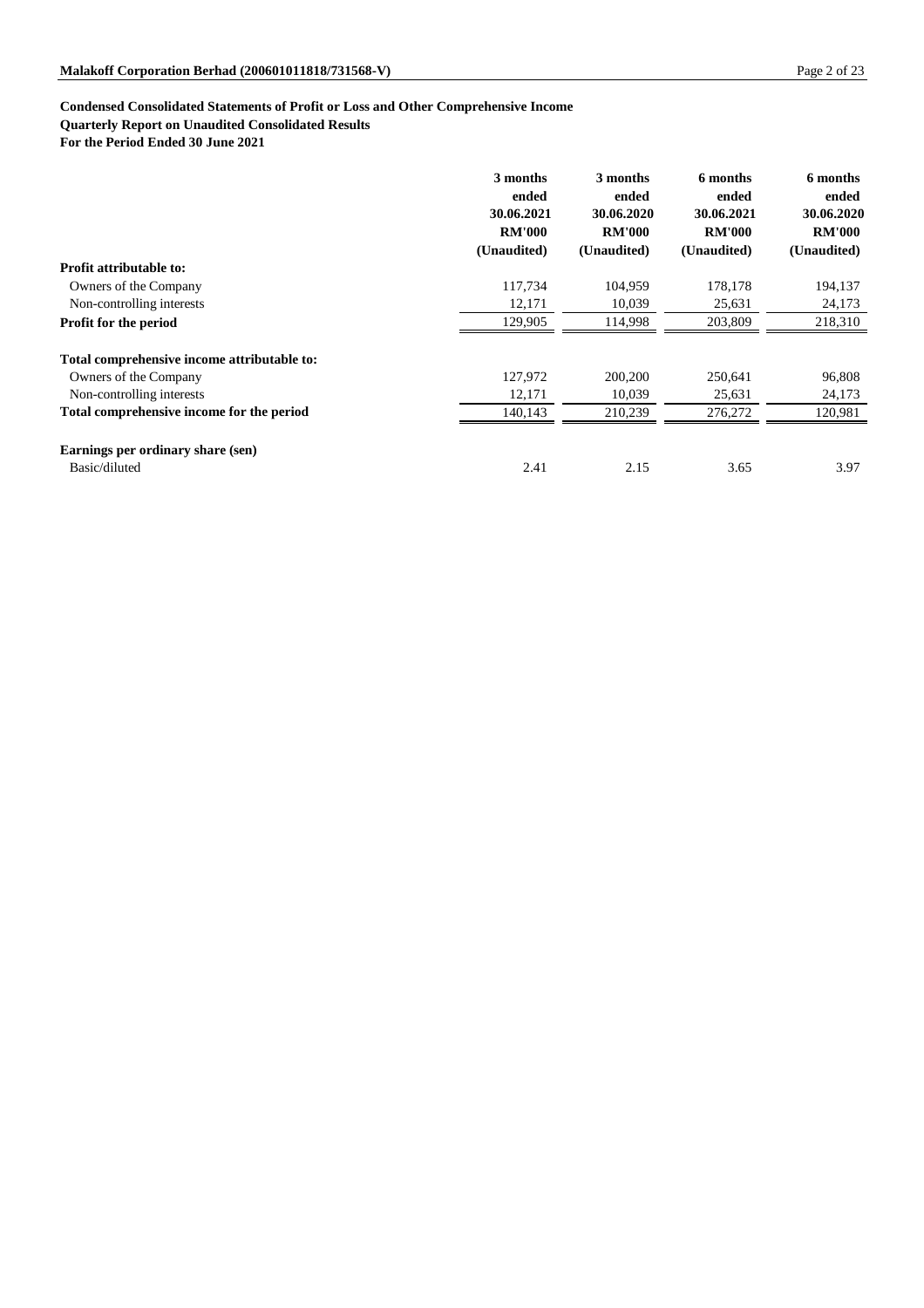# **Condensed Consolidated Statements Of Financial Position As At 30 June 2021**

|                                                                 | As at                 | As at                 |
|-----------------------------------------------------------------|-----------------------|-----------------------|
|                                                                 | 30.06.2021            | 31.12.2020            |
|                                                                 | <b>RM'000</b>         | <b>RM'000</b>         |
|                                                                 | (Unaudited)           | (Audited)             |
| <b>Assets</b>                                                   |                       |                       |
| Property, plant and equipment                                   | 12,057,640<br>15,300  | 12,391,428<br>15,300  |
| Investment properties<br>Concession assets                      | 158,820               | 167,837               |
|                                                                 | 2,991,056             | 3,144,168             |
| Intangible assets<br>Investments in associates                  | 877,065               | 798,841               |
|                                                                 | 722,496               | 668,364               |
| Investments in joint ventures<br>Other investments              | 2,484                 | 23,999                |
| Derivative financial assets                                     | 283,549               |                       |
|                                                                 |                       | 231,170               |
| Trade and other receivables                                     | 457,671               | 480,666               |
| Deferred tax assets<br><b>Total non-current assets</b>          | 194,003<br>17,760,084 | 194,583<br>18,116,356 |
|                                                                 |                       |                       |
| Trade and other receivables                                     | 1,227,110             | 884,184               |
| Inventories                                                     | 693,950               | 591,799               |
| Current tax assets                                              | 94,439                | 90,627                |
| Other investments                                               | 3,361,584             | 3,378,157             |
| Cash and cash equivalents                                       | 928,332               | 1,062,600             |
| Assets classified as held for sale                              | 65,000                | 65,000                |
| <b>Total current assets</b>                                     | 6,370,415             | 6,072,367             |
| <b>Total assets</b>                                             | 24,130,499            | 24, 188, 723          |
|                                                                 |                       |                       |
| <b>Equity</b>                                                   | 5,693,055             | 5,693,055             |
| Share capital                                                   | (98, 647)             | (98, 647)             |
| Treasury shares<br>Reserves                                     | 134,464               | 61,969                |
| <b>Accumulated losses</b>                                       | (306, 129)            | (348, 468)            |
|                                                                 | 5,422,743             | 5,307,909             |
| Equity attributable to owners of the Company<br>Perpetual sukuk | 800,000               | 800,000               |
|                                                                 | 322,724               | 336,802               |
| Non-controlling interests<br><b>Total equity</b>                | 6,545,467             | 6,444,711             |
|                                                                 |                       |                       |
| <b>Liabilities</b>                                              |                       |                       |
| Loans and borrowings                                            | 9,394,273             | 9,717,431             |
| Lease liabilities                                               | 6,652                 | 6,746                 |
| <b>Employee benefits</b>                                        | 106,678               | 100,483               |
| Provision for decommissioning cost                              | 103,164               | 99,893                |
| Provision for concession assets                                 | 285,735               | 267,715               |
| Deferred income                                                 | 3,208,191             | 3,357,888             |
| Derivative financial liabilities                                | 10,897                | 15,381                |
| Deferred tax liabilities                                        | 1,158,017             | 1,200,943             |
| <b>Total non-current liabilities</b>                            | 14,273,607            | 14,766,480            |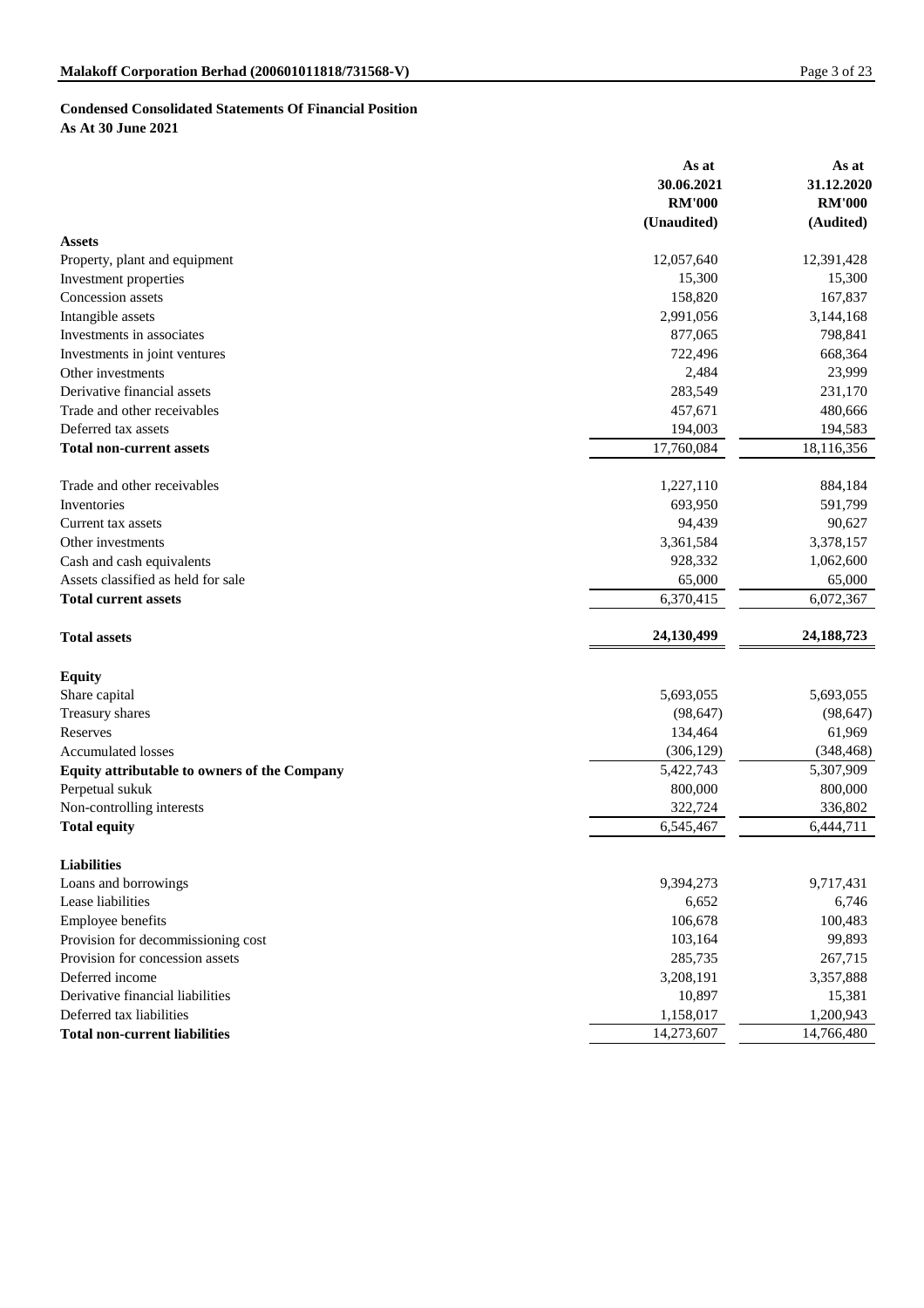# **Condensed Consolidated Statements Of Financial Position As At 30 June 2021**

|                                     | As at<br>30.06.2021<br><b>RM'000</b> | As at<br>31.12.2020<br><b>RM'000</b> |
|-------------------------------------|--------------------------------------|--------------------------------------|
|                                     | (Unaudited)                          | (Audited)                            |
| Trade and other payables            | 1,436,130                            | 1,360,268                            |
| Current tax liabilities             | 24,358                               | 16,894                               |
| Loans and borrowings                | 1,421,346                            | 1,164,663                            |
| Lease liabilities                   | 2,685                                | 6,616                                |
| Provision for decommissioning cost  | 9,784                                | 11,809                               |
| Provision for concession assets     | 26,691                               | 26,691                               |
| Deferred income                     | 390,431                              | 390,591                              |
| <b>Total current liabilities</b>    | 3,311,425                            | 2,977,532                            |
| <b>Total liabilities</b>            | 17,585,032                           | 17,744,012                           |
| <b>Total equity and liabilities</b> | 24,130,499                           | 24, 188, 723                         |

 **Net assets per share attributable to** 

**ordinary equity holders of the parent (RM)** 1.09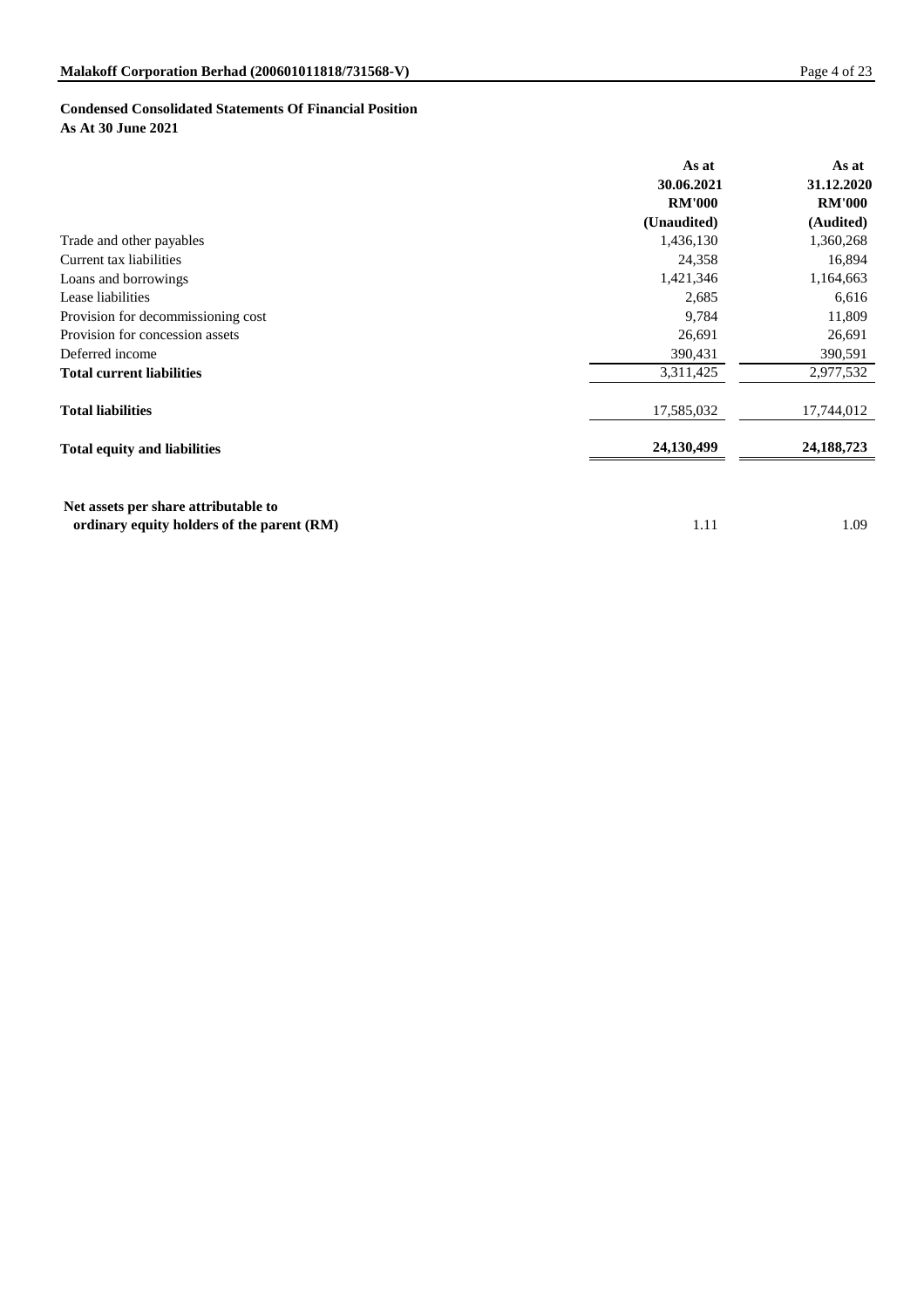# **Condensed Consolidated Statement of Changes in Equity For the Period Ended 30 June 2021**

|                                                |                                          |                                                   | /-------------------------- Attributable to owners of the Company ------------------------/ |                          |                                               |                               |                                                   |                                                      |                                                |
|------------------------------------------------|------------------------------------------|---------------------------------------------------|---------------------------------------------------------------------------------------------|--------------------------|-----------------------------------------------|-------------------------------|---------------------------------------------------|------------------------------------------------------|------------------------------------------------|
|                                                | /---------------------                   |                                                   | --- Non-distributable ------------------------/                                             |                          | <b>Distributable</b>                          |                               |                                                   |                                                      |                                                |
|                                                |                                          |                                                   | <b>Reserves</b>                                                                             |                          |                                               |                               |                                                   |                                                      |                                                |
|                                                | <b>Share</b><br>Capital<br><b>RM'000</b> | <b>Treasury</b><br><b>Shares</b><br><b>RM'000</b> | <b>Translation</b><br><b>RM'000</b>                                                         | Hedging<br><b>RM'000</b> | <b>Accumulated</b><br>Losses<br><b>RM'000</b> | <b>Total</b><br><b>RM'000</b> | <b>Perpetual</b><br><b>Sukuk</b><br><b>RM'000</b> | Non-controlling<br><b>Interests</b><br><b>RM'000</b> | <b>Total</b><br><b>Equity</b><br><b>RM'000</b> |
| At 1 January 2021                              | 5,693,055                                | (98, 647)                                         | (12, 657)                                                                                   | 74,626                   | (348, 468)                                    | 5,307,909                     | 800,000                                           | 336,802                                              | 6,444,711                                      |
| Remeasurement of defined benefit liability     |                                          |                                                   |                                                                                             |                          | (32)                                          | (32)                          |                                                   |                                                      | (32)                                           |
| Foreign currency translation                   |                                          |                                                   |                                                                                             |                          |                                               |                               |                                                   |                                                      |                                                |
| differences for foreign operations             |                                          |                                                   | 8,065                                                                                       |                          | $\overline{\phantom{a}}$                      | 8,065                         |                                                   |                                                      | 8,065                                          |
| Cash flow hedge                                |                                          |                                                   |                                                                                             | 20,809                   | $\overline{\phantom{a}}$                      | 20,809                        |                                                   | $\overline{\phantom{0}}$                             | 20,809                                         |
| Share of gain on hedging reserve of            |                                          |                                                   |                                                                                             |                          |                                               |                               |                                                   |                                                      |                                                |
| equity-accounted associates and joint ventures |                                          |                                                   | $\sim$                                                                                      | 43,621                   | $\overline{\phantom{a}}$                      | 43,621                        |                                                   | $\sim$                                               | 43,621                                         |
| Other comprehensive income/(expense)           |                                          |                                                   |                                                                                             |                          |                                               |                               |                                                   |                                                      |                                                |
| for the period                                 |                                          |                                                   | 8,065                                                                                       | 64,430                   | (32)                                          | 72,463                        |                                                   |                                                      | 72,463                                         |
| Profit for the period                          |                                          |                                                   |                                                                                             |                          | 178,178                                       | 178,178                       |                                                   | 25,631                                               | 203,809                                        |
| Comprehensive income for the period            |                                          | $\overline{\phantom{a}}$                          | 8,065                                                                                       | 64,430                   | 178,146                                       | 250,641                       |                                                   | 25,631                                               | 276,272                                        |
| Profit distribution of perpetual sukuk         |                                          |                                                   |                                                                                             | $\overline{\phantom{a}}$ | (23, 406)                                     | (23, 406)                     |                                                   |                                                      | (23, 406)                                      |
| Dividends to owners of the Company             |                                          |                                                   |                                                                                             |                          | (112,401)                                     | (112,401)                     |                                                   |                                                      | (112,401)                                      |
| Dividends to non-controlling interests         |                                          | $\overline{\phantom{a}}$                          |                                                                                             |                          |                                               |                               |                                                   | (39,709)                                             | (39,709)                                       |
| Total distribution to owners                   |                                          |                                                   |                                                                                             | $\overline{\phantom{a}}$ | (112, 401)                                    | (112, 401)                    |                                                   | (39,709)                                             | (152, 110)                                     |
| At 30 June 2021                                | 5,693,055                                | (98, 647)                                         | (4,592)                                                                                     | 139,056                  | (306, 129)                                    | 5,422,743                     | 800,000                                           | 322,724                                              | 6,545,467                                      |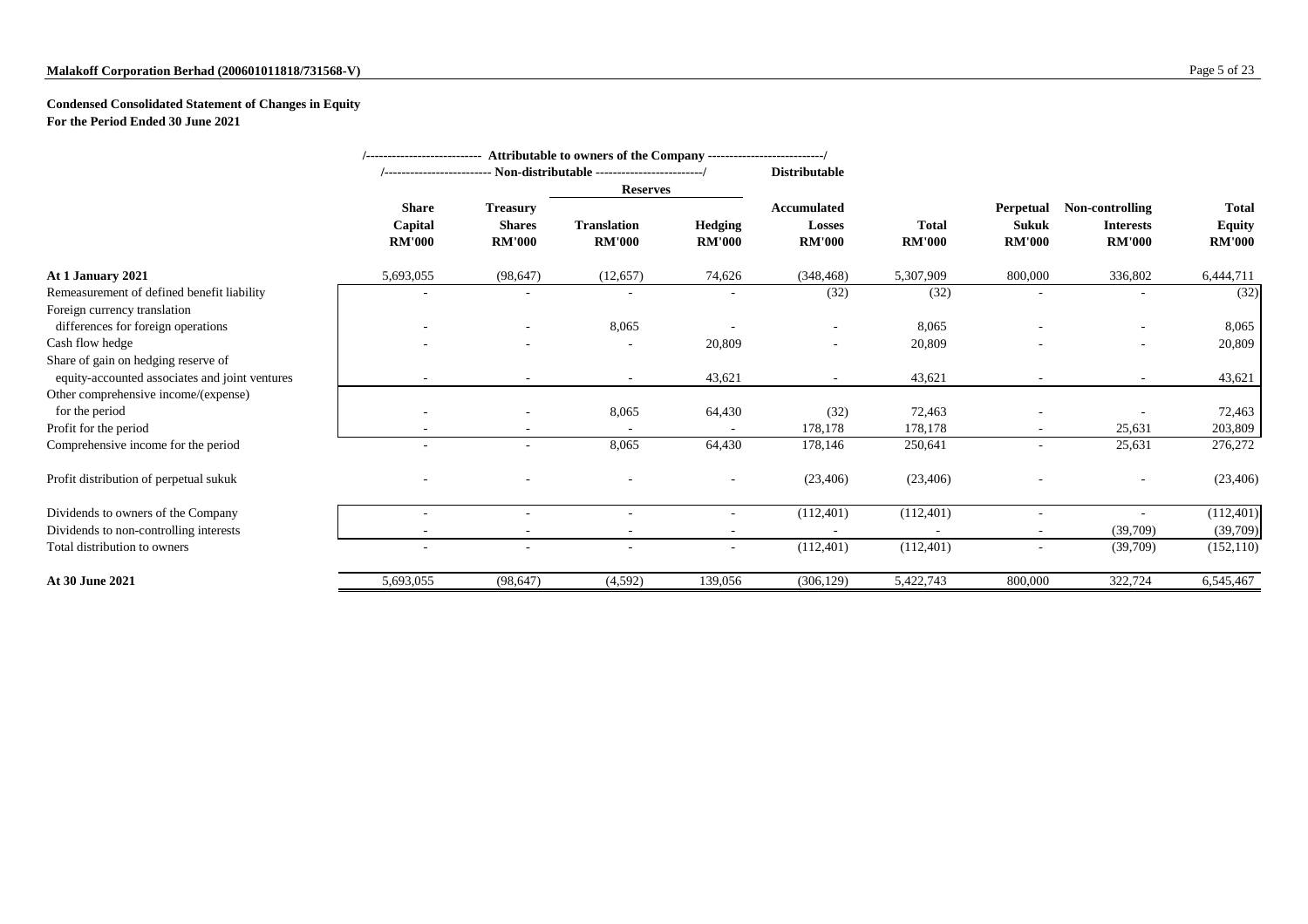## **Malakoff Corporation Berhad (200601011818/731568-V)** Page 6 of 23

# **Condensed Consolidated Statement of Changes in Equity For the Period Ended 30 June 2021**

|                                                |                                                       |                                                                | /--------------------------- Attributable to owners of the Company -------------------------/ |                                            |                                                             |                                            |                                                       |                                                                 |                                                             |
|------------------------------------------------|-------------------------------------------------------|----------------------------------------------------------------|-----------------------------------------------------------------------------------------------|--------------------------------------------|-------------------------------------------------------------|--------------------------------------------|-------------------------------------------------------|-----------------------------------------------------------------|-------------------------------------------------------------|
|                                                |                                                       |                                                                |                                                                                               |                                            | <b>Distributable</b>                                        |                                            |                                                       |                                                                 |                                                             |
|                                                |                                                       |                                                                | <b>Reserves</b>                                                                               |                                            |                                                             |                                            |                                                       |                                                                 |                                                             |
| At 1 January 2020                              | <b>Share</b><br>Capital<br><b>RM'000</b><br>5,693,055 | <b>Treasury</b><br><b>Shares</b><br><b>RM'000</b><br>(98, 647) | <b>Translation</b><br><b>RM'000</b><br>(12, 652)                                              | <b>Hedging</b><br><b>RM'000</b><br>165,832 | <b>Accumulated</b><br>Losses<br><b>RM'000</b><br>(237, 857) | <b>Total</b><br><b>RM'000</b><br>5,509,731 | Perpetual<br><b>Sukuk</b><br><b>RM'000</b><br>800,000 | Non-controlling<br><b>Interests</b><br><b>RM'000</b><br>365,516 | <b>Total</b><br><b>Equity</b><br><b>RM'000</b><br>6,675,247 |
| Remeasurement of defined benefit liability     |                                                       |                                                                |                                                                                               |                                            | (4, 393)                                                    | (4,393)                                    |                                                       |                                                                 | (4,393)                                                     |
| Foreign currency translation                   |                                                       |                                                                |                                                                                               |                                            |                                                             |                                            |                                                       |                                                                 |                                                             |
| differences for foreign operations             |                                                       |                                                                | 6,463                                                                                         |                                            |                                                             | 6,463                                      |                                                       |                                                                 | 6,463                                                       |
| Cash flow hedge                                |                                                       |                                                                |                                                                                               | (69, 655)                                  |                                                             | (69, 655)                                  |                                                       |                                                                 | (69, 655)                                                   |
| Share of loss on hedging reserve of            |                                                       |                                                                |                                                                                               |                                            |                                                             |                                            |                                                       |                                                                 |                                                             |
| equity-accounted associates and joint ventures |                                                       |                                                                |                                                                                               | (29,744)                                   |                                                             | (29, 744)                                  |                                                       | $\overline{\phantom{a}}$                                        | (29, 744)                                                   |
| Other comprehensive income/(expense)           |                                                       |                                                                |                                                                                               |                                            |                                                             |                                            |                                                       |                                                                 |                                                             |
| for the period                                 |                                                       |                                                                | 6,463                                                                                         | (99,399)                                   | (4,393)                                                     | (97, 329)                                  |                                                       |                                                                 | (97, 329)                                                   |
| Profit for the period                          |                                                       |                                                                |                                                                                               |                                            | 194,137                                                     | 194,137                                    |                                                       | 24,173                                                          | 218,310                                                     |
| Comprehensive income/(expense) for the period  |                                                       |                                                                | 6,463                                                                                         | (99, 399)                                  | 189,744                                                     | 96,808                                     |                                                       | 24,173                                                          | 120,981                                                     |
| Profit distribution of perpetual sukuk         |                                                       |                                                                |                                                                                               | $\overline{\phantom{a}}$                   | (23, 367)                                                   | (23, 367)                                  |                                                       | $\overline{\phantom{a}}$                                        | (23, 367)                                                   |
| Dividends to owners of the Company             |                                                       |                                                                |                                                                                               |                                            | (200, 854)                                                  | (200, 854)                                 |                                                       |                                                                 | (200, 854)                                                  |
| Dividends to non-controlling interests         |                                                       |                                                                | $\overline{\phantom{a}}$                                                                      | $\overline{\phantom{a}}$                   |                                                             |                                            |                                                       | (35, 499)                                                       | (35, 499)                                                   |
| Total distribution to owners                   |                                                       |                                                                |                                                                                               |                                            | (200, 854)                                                  | (200, 854)                                 |                                                       | (35, 499)                                                       | (236, 353)                                                  |
| At 30 June 2020                                | 5,693,055                                             | (98, 647)                                                      | (6,189)                                                                                       | 66,433                                     | (272, 334)                                                  | 5,382,318                                  | 800,000                                               | 354,190                                                         | 6,536,508                                                   |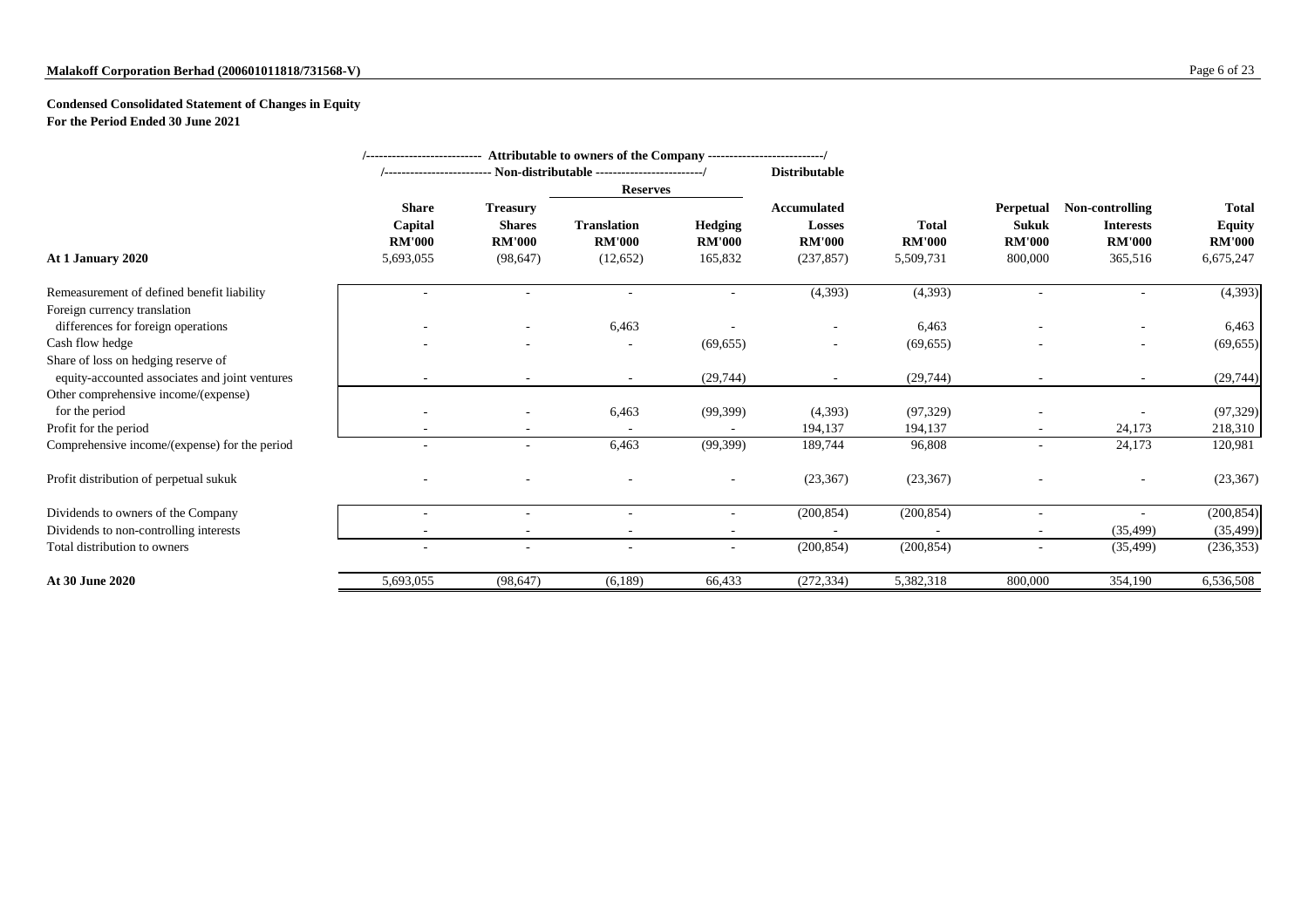# **Condensed Consolidated Statements Of Cash Flows For the Period Ended 30 June 2021**

|                                                                        | 6 months<br>ended | 6 months<br>ended |
|------------------------------------------------------------------------|-------------------|-------------------|
|                                                                        | 30.06.2021        | 30.06.2020        |
|                                                                        | <b>RM'000</b>     | <b>RM'000</b>     |
|                                                                        | (Unaudited)       | (Unaudited)       |
| <b>Cash flows from operating activities</b>                            |                   |                   |
| Profit before tax                                                      | 286,376           | 302,727           |
| <b>Adjustments for:</b>                                                |                   |                   |
| Non cash-items                                                         | 647,209           | 643,594           |
| Finance costs                                                          | 343,169           | 379,381           |
| Finance income                                                         | (60,058)          | (95, 632)         |
| Share of profit of equity-accounted associates                         |                   |                   |
| and joint ventures, net of tax                                         | (89,263)          | (91, 357)         |
| Operating profit before changes in working capital                     | 1,127,433         | 1,138,713         |
| Changes in working capital:                                            |                   |                   |
| Net change in current assets                                           | (536, 440)        | 741,080           |
| Net change in current liabilities                                      | 137,646           | (273, 534)        |
| Net change in non-current liabilities                                  | (133, 177)        | (144, 139)        |
| <b>Cash generated from operations</b>                                  | 595,462           | 1,462,120         |
| Tax paid, net                                                          | (123, 437)        | (145, 304)        |
| Net cash from operating activities                                     | 472,025           | 1,316,816         |
| <b>Cash flows from investing activities</b>                            |                   |                   |
| Change in other investments                                            | 16,573            | (1,433,080)       |
| Dividends received from associates                                     |                   | 3,913             |
| Dividends received from joint ventures                                 | 28,005            | 30,974            |
| Interest received                                                      | 71,154            | 79,738            |
| Other investment in redeemable cumulative convertible preference share |                   | (2,484)           |
| Purchase of property, plant and equipment                              | (118, 758)        | (174, 683)        |
| Purchase of concession assets                                          | (1,454)           | (6, 447)          |
| Proceeds from disposal of property, plant and equipment                | 135               |                   |
| Net cash used in investing activities                                  | (4, 345)          | (1,502,069)       |
| <b>Cash flows from financing activities</b>                            |                   |                   |
| Distribution to perpetual sukuk holder                                 | (23, 406)         | (23, 367)         |
| Dividends paid to owners of the Company                                | (112,401)         | (200, 854)        |
| Dividends paid to non-controlling interests                            | (39,709)          | (35, 499)         |
| Interest paid                                                          | (276, 336)        | (352, 869)        |
| Proceeds from borrowings                                               | 2,970,000         |                   |
| Repayment of borrowings                                                | (3,114,366)       | (523, 282)        |
| Payment of lease liabilities                                           | (5,730)           | (6,904)           |
| Net cash used in financing activities                                  | (601, 948)        | (1,142,775)       |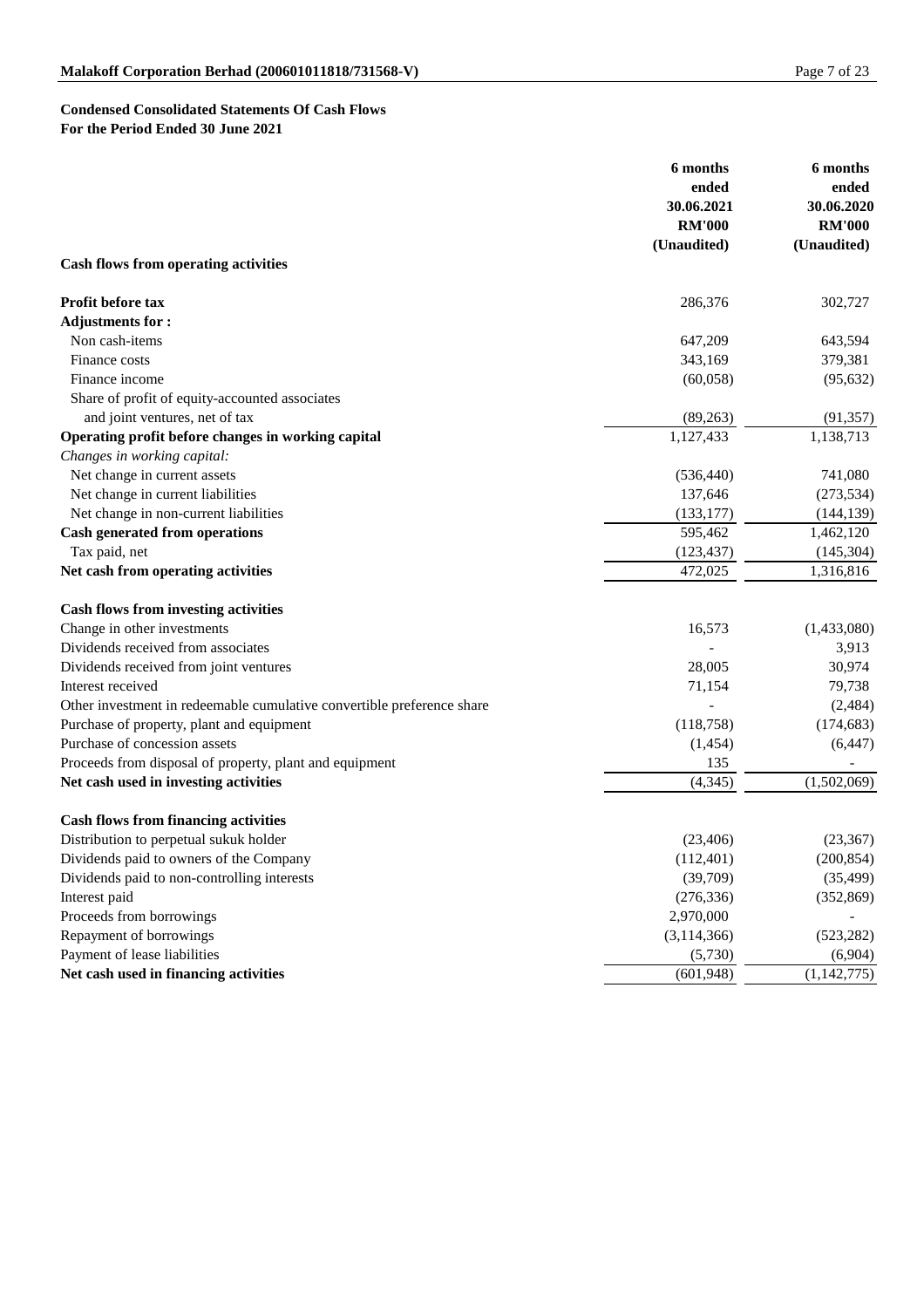# **Condensed Consolidated Statements Of Cash Flows For the Period Ended 30 June 2021**

|                                                              | 6 months      | 6 months      |
|--------------------------------------------------------------|---------------|---------------|
|                                                              | ended         | ended         |
|                                                              | 30.06.2021    | 30.06.2020    |
|                                                              | <b>RM'000</b> | <b>RM'000</b> |
|                                                              | (Unaudited)   | (Unaudited)   |
| Net decrease in cash and cash equivalents                    | (134, 268)    | (1,328,028)   |
| Cash and cash equivalents at beginning of the period         | 1,062,600     | 2,745,389     |
| Cash and cash equivalents at end of the period               | 928,332       | 1,417,361     |
| Cash and cash equivalents comprise :                         |               |               |
| Cash and bank balances                                       | 279,578       | 543,791       |
| Deposits with licensed banks and other licensed corporations | 648,754       | 873,570       |
|                                                              | 928,332       | 1,417,361     |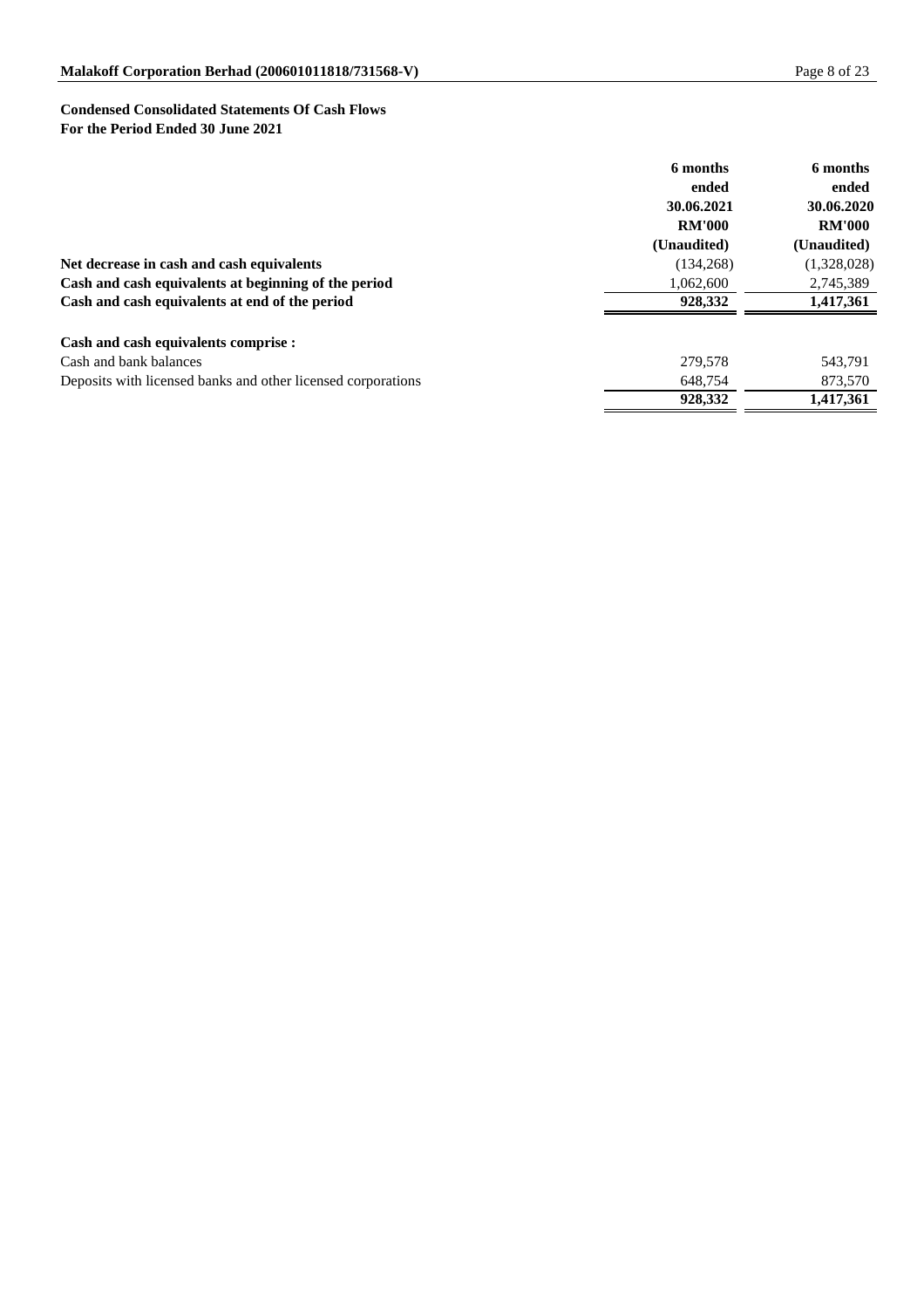### **Notes to the interim financial statements**

#### **1. Basis of preparation**

The interim financial statements are unaudited and have been prepared in accordance with Malaysian Financial Reporting Standards ("MFRS") 134, *Interim Financial Reporting* and Appendix 9B (Part A) of the Listing Requirements of Bursa Malaysia Securities Berhad. The interim financial statements should be read in conjunction with the Group's annual audited financial statements for the financial year ended 31 December 2020 and the accompanying explanatory notes attached to the interim financial statements.

The audited financial statements of the Group for the financial year ended 31 December 2020 were prepared in accordance with MFRS, International Financial Reporting Standards and the requirements of the Companies Act 2016 in Malaysia.

The significant accounting policies adopted in these interim financial statements are consistent with those adopted in the annual audited financial statements for the financial year ended 31 December 2020, except the Group adopted the following Amendments to MFRSs effective for annual periods beginning on or after 1 January 2021 as follows:

- Amendments to MFRS 9, *Financial Instruments*
- Amendments to MFRS 139, *Financial Instruments: Recognition and Measurement*
- Amendments to MFRS 7, *Financial Instruments: Disclosures*
- Amendments to MFRS 16, *Leases – Interest Rate Benchmark Reform – Phase 2*

The Group has early adopted the Amendments to MFRS 16, *Leases – Covid-19-Related Rent Concessions beyond 30 June 2021* which is effective for annual period beginning on or after 1 April 2021.

The adoption of the above did not have any material impact on the financial statements of the Group.

### **2. Audit qualification**

The report of the auditors on the Group's financial statements for the financial year ended 31 December 2020 was not subject to any qualification.

### **3. Seasonal or cyclical factors**

The Group's operations have not been affected by seasonal or cyclical factors.

### **4. Unusual items**

There was no unusual item affecting assets, liabilities, equity, net income or cash flows of the Group during the current quarter under review because of its nature, size and incidence.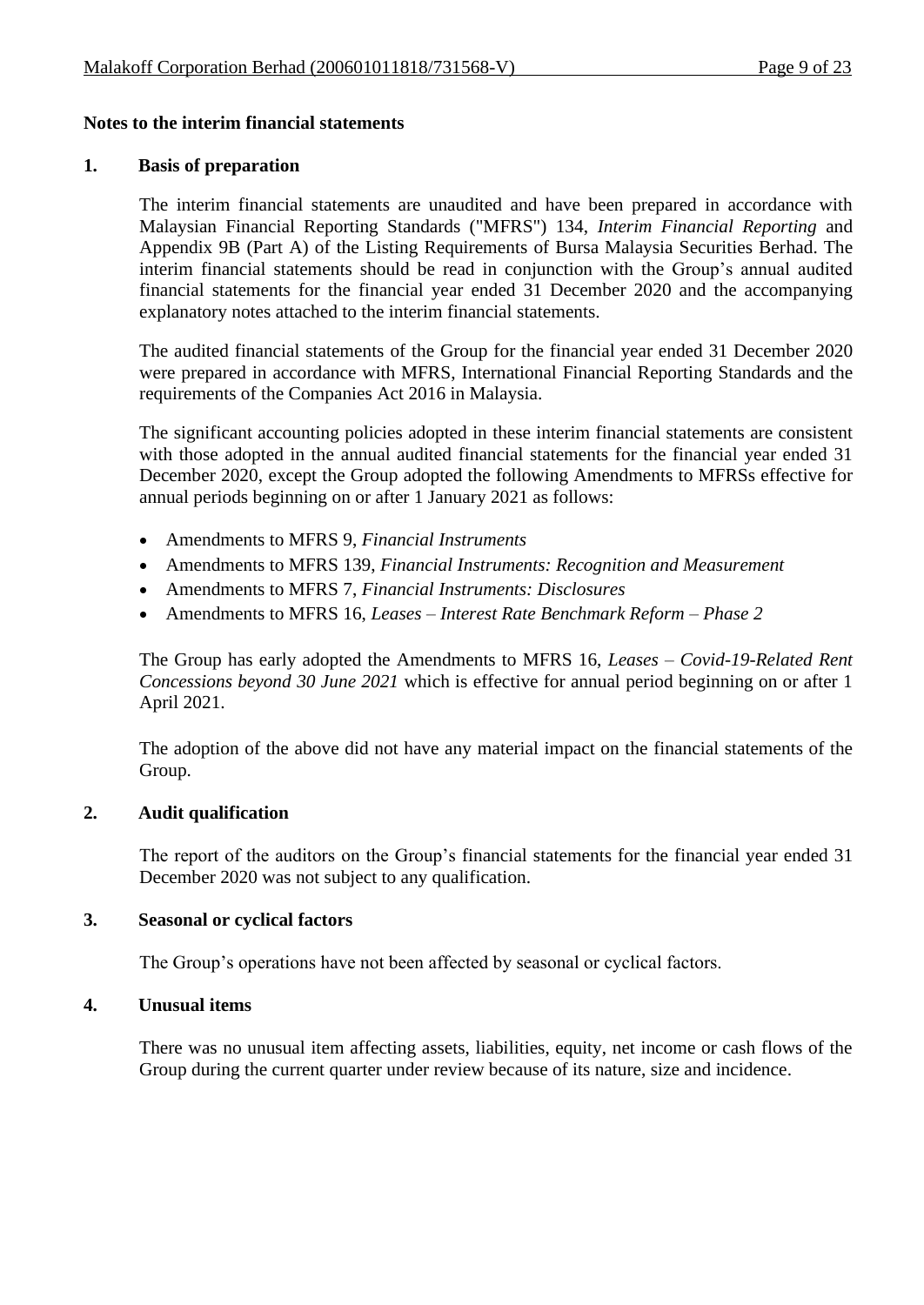# **5. Changes in estimates**

There was no material change in financial estimates made in prior financial year that could materially affect the current interim results.

## **6. Debt and equity securities**

There was no issuance, cancellation, repurchase, resale and repayment of debt and equity securities during the current quarter.

## **7. Dividends paid**

On 18 June 2021, the Company paid a final dividend of 2.30 sen per ordinary share on 4,886,961,300 ordinary shares in issue, totalling RM112,400,110 in respect of the financial year ended 31 December 2020.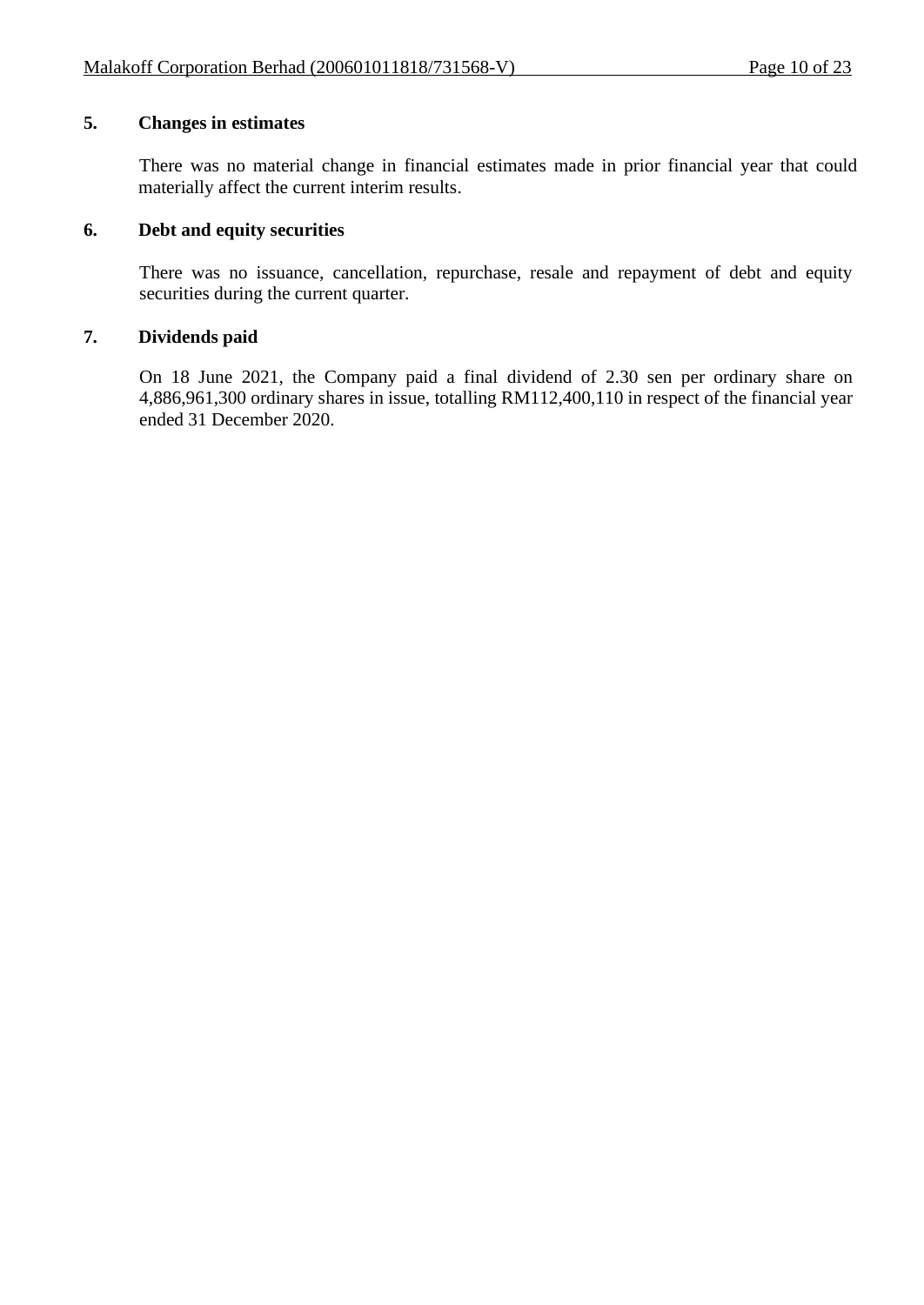## **8. Segment reporting**

During the current period, with the addition of Alam Flora into the Group's strategic business units, the Managing Director/Chief Executive Officer has reviewed and recognised Waste Management and Environment services as one of the key focus areas in a manner consistent with current internal reporting provided to the Management for the allocation of resource and assessment of segment performance. Accordingly, the Group has restated the operating segment information for the corresponding period.

The Group's segmental reporting for the financial period ended 30 June 2021 is as follows:

|                                          |                          |                         |                          | Waste<br><b>Management</b><br>and<br><b>Environmental</b> |               |               |               |               |                    |               |                          |                          |               |
|------------------------------------------|--------------------------|-------------------------|--------------------------|-----------------------------------------------------------|---------------|---------------|---------------|---------------|--------------------|---------------|--------------------------|--------------------------|---------------|
|                                          |                          | <b>Power generation</b> |                          | <b>Services</b>                                           |               | <b>Others</b> |               |               | <b>Elimination</b> |               |                          | <b>Total</b>             |               |
|                                          | Local                    | Foreign                 | <b>Total</b>             | Local                                                     | Local         | Foreign       | <b>Total</b>  | Local         | Foreign            | <b>Total</b>  | Local                    | Foreign                  | <b>Total</b>  |
|                                          | <b>RM'000</b>            | <b>RM'000</b>           | <b>RM'000</b>            | <b>RM'000</b>                                             | <b>RM'000</b> | <b>RM'000</b> | <b>RM'000</b> | <b>RM'000</b> | <b>RM'000</b>      | <b>RM'000</b> | <b>RM'000</b>            | <b>RM'000</b>            | <b>RM'000</b> |
| Revenue<br>from<br>external<br>customers | 2,475,852                | $\sim$                  | 2,475,852                | 406,413                                                   | 53,351        | $\sim$        | 53,351        |               |                    |               | $-2,935,616$             |                          | $-2,935,616$  |
| Inter-<br>segment<br>revenue             | $\overline{\phantom{0}}$ |                         | $\overline{\phantom{a}}$ | $\overline{\phantom{a}}$                                  | 753,553       | 12,305        | 765,858       | (753, 553)    | (12,305)           | (765, 858)    | $\overline{\phantom{a}}$ | $\overline{\phantom{a}}$ |               |
| Total<br>segment<br>revenue              | 2,475,852                |                         | 2,475,852                | 406,413                                                   | 806,904       | 12,305        | 819,209       | (753, 553)    | (12,305)           |               | $(765,858)$ 2,935,616    | $\sim$                   | 2,935,616     |
| Profit after<br>tax                      | 236,183                  | 85,406                  | 321,589                  | 62,501                                                    | 323,919       | 62,772        | 386,691       | (497, 234)    | (69, 738)          | (566, 972)    | 125,369                  | 78,440                   | 203,809       |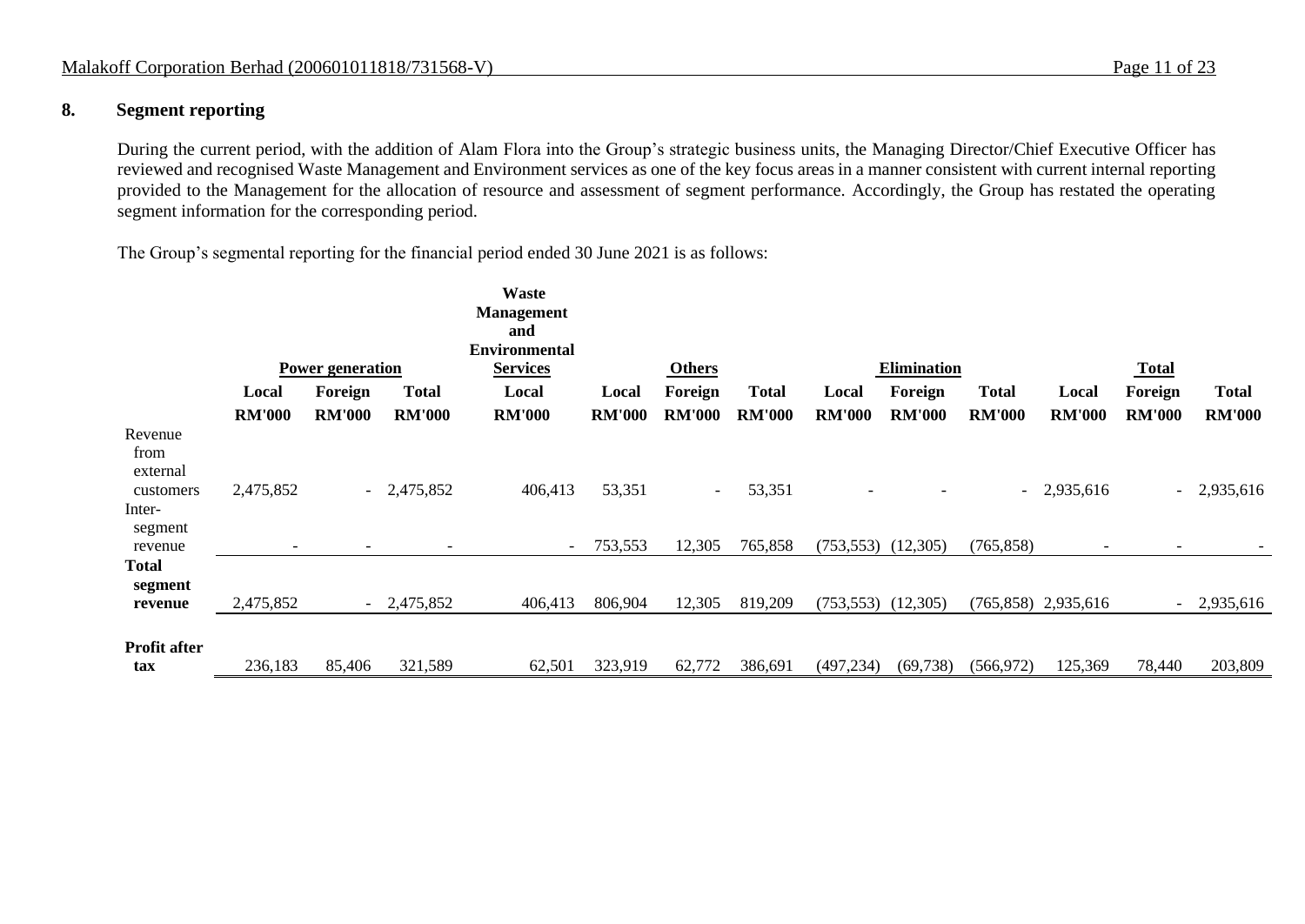The Group's segmental reporting for the corresponding financial period ended 30 June 2020 is as follows:

|                                          |                          |                          |               | <b>Waste</b><br><b>Management</b>       |               |               |               |                        |                    |                          |                       |                          |               |
|------------------------------------------|--------------------------|--------------------------|---------------|-----------------------------------------|---------------|---------------|---------------|------------------------|--------------------|--------------------------|-----------------------|--------------------------|---------------|
|                                          |                          |                          |               | and                                     |               |               |               |                        |                    |                          |                       |                          |               |
|                                          |                          | <b>Power generation</b>  |               | <b>Environmental</b><br><b>Services</b> |               | <b>Others</b> |               |                        | <b>Elimination</b> |                          |                       | <b>Total</b>             |               |
|                                          | Local                    | Foreign                  | <b>Total</b>  | Local                                   | Local         | Foreign       | <b>Total</b>  | Local                  | Foreign            | <b>Total</b>             | Local                 | Foreign                  | <b>Total</b>  |
|                                          | <b>RM'000</b>            | <b>RM'000</b>            | <b>RM'000</b> | <b>RM'000</b>                           | <b>RM'000</b> | <b>RM'000</b> | <b>RM'000</b> | <b>RM'000</b>          | <b>RM'000</b>      | <b>RM'000</b>            | <b>RM'000</b>         | <b>RM'000</b>            | <b>RM'000</b> |
| Revenue<br>from<br>external<br>customers | 2,809,223                | $\sim$ $-$               | 2,809,223     | 407,363                                 | 63,062        | 494           | 63,556        |                        |                    | $\overline{\phantom{a}}$ | 3,279,648             | 494                      | 3,280,142     |
| Inter-<br>segment<br>revenue             | $\overline{\phantom{a}}$ |                          |               |                                         | 830,819       | 34,887        | 865,706       | $(830,819)$ $(34,887)$ |                    | (865,706)                |                       | $\overline{\phantom{a}}$ |               |
| <b>Total</b><br>segment<br>revenue       | 2,809,223                | $\overline{\phantom{0}}$ | 2,809,223     | 407,363                                 | 893,881       | 35,381        | 929,262       | $(830,819)$ $(34,887)$ |                    |                          | $(865,706)$ 3,279,648 | 494                      | 3,280,142     |
| <b>Profit after</b><br>tax               | 252,717                  | 88,587                   | 341,304       | 44,295                                  | 335,980       | 23,743        | 359,723       | (486, 281)             | (40, 731)          | (527, 012)               | 146,711               | 71,599                   | 218,310       |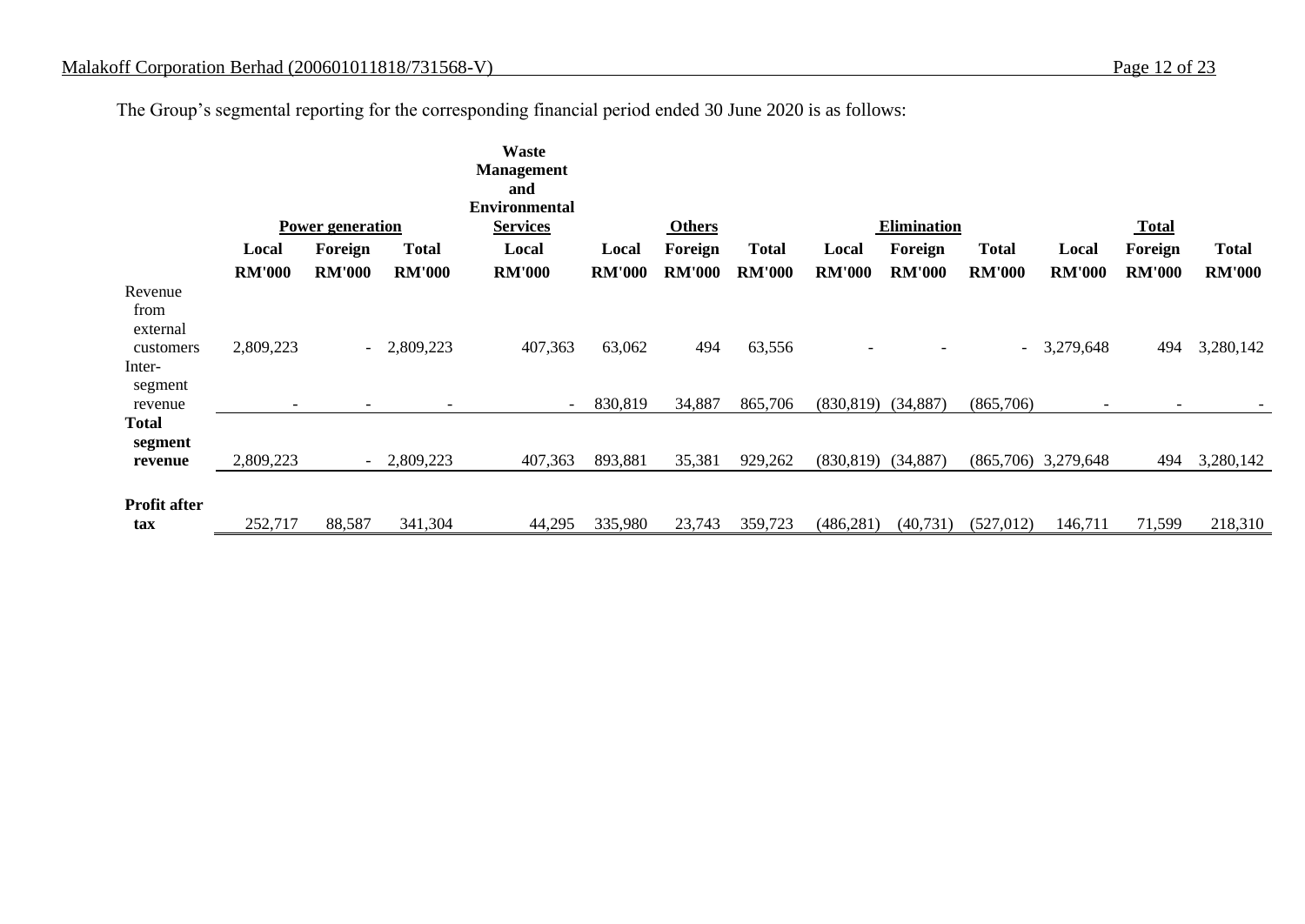# **9. Property, plant and equipment**

There was no valuation of property, plant and equipment during the current quarter ended 30 June 2021 except for the amounts carried forward pertaining to certain Group properties that had been revalued in the past.

# **10. Events subsequent to the end of current interim period**

i) On 15 July 2021, Alam Flora Environmental Services Sdn. Bhd. (formally known as DRB-HICOM Environmental Sdn. Bhd.) ("AFES"), a subsidiary of the Company entered into a Sale and Purchase Agreement ("SPA") with The New Straits Times Properties Sdn. Bhd. to acquire a parcel of leasehold industrial land held under H.S.(D) 116410, PT 237, Bandar Sultan Sulaiman, Daerah Klang, Selangor measuring approximately 23,370 square metres together with two (2) single storey detached factory warehouses erected thereon bearing postal address of Lot. 33, Lebuh Sultan Mohamed 1, Jalan Lebuh 1, Kawasan Perindustrian Bandar Sultan Sulaiman, 42000 Port Klang, Selangor Darul Ehsan for a purchase consideration of RM25 million, subject to the terms and conditions as stipulated in the SPA ("Proposed Land Acquisition").

The Proposed Land Acquisition will enable AFES to proceed with the development of an off-site recovery facility for waste management and expansion of its environmental business activities.

ii) On 11 August 2021, the Company, Tuah Utama Sdn. Bhd. (("TUSB"), the Company's wholly-owned subsidiary), Touch Meccanica Sdn. Bhd. ("TMSB"), Batu Bor Hidro Sdn. Bhd. ("BBHSB") and Lubuk Paku Hidro Sdn. Bhd. ("LPHSB") entered into a Termination Agreement whereby TUSB agreed to dispose its entire shareholding, comprising 650,000 ordinary shares representing 65% equity interest each, in BBHSB and LPHSB to TMSB, the existing 35% equity shareholder of LPHSB and BBHSB, for a total cash consideration of RM2.0 million ("Proposed Disposal"). The parties thereto agreed to terminate the relevant joint development agreement and shareholders' agreements with immediate effect upon the terms and conditions therein. Upon the completion of the Proposed Disposal, the Company and TUSB should cease to have any participating interest in the two proposed small hydro projects at Sungai Pahang.

The Proposed Disposal is not expected to have any material effect on the earnings and net assets of MCB Group for the financial year ending 31 December 2021.

# **11. Changes in composition of the Group**

On 13 April 2021, the Company incorporated a private company limited by shares under the Companies Act 2016 known as Yan Energy Ventures Sdn. Bhd. ("YEV") to carry out the business of developing, financing, constructing, operating and maintaining power plant project. The share capital of YEV is RM10 comprising ten (10) ordinary shares which have been issued and fully paid-up by the Company.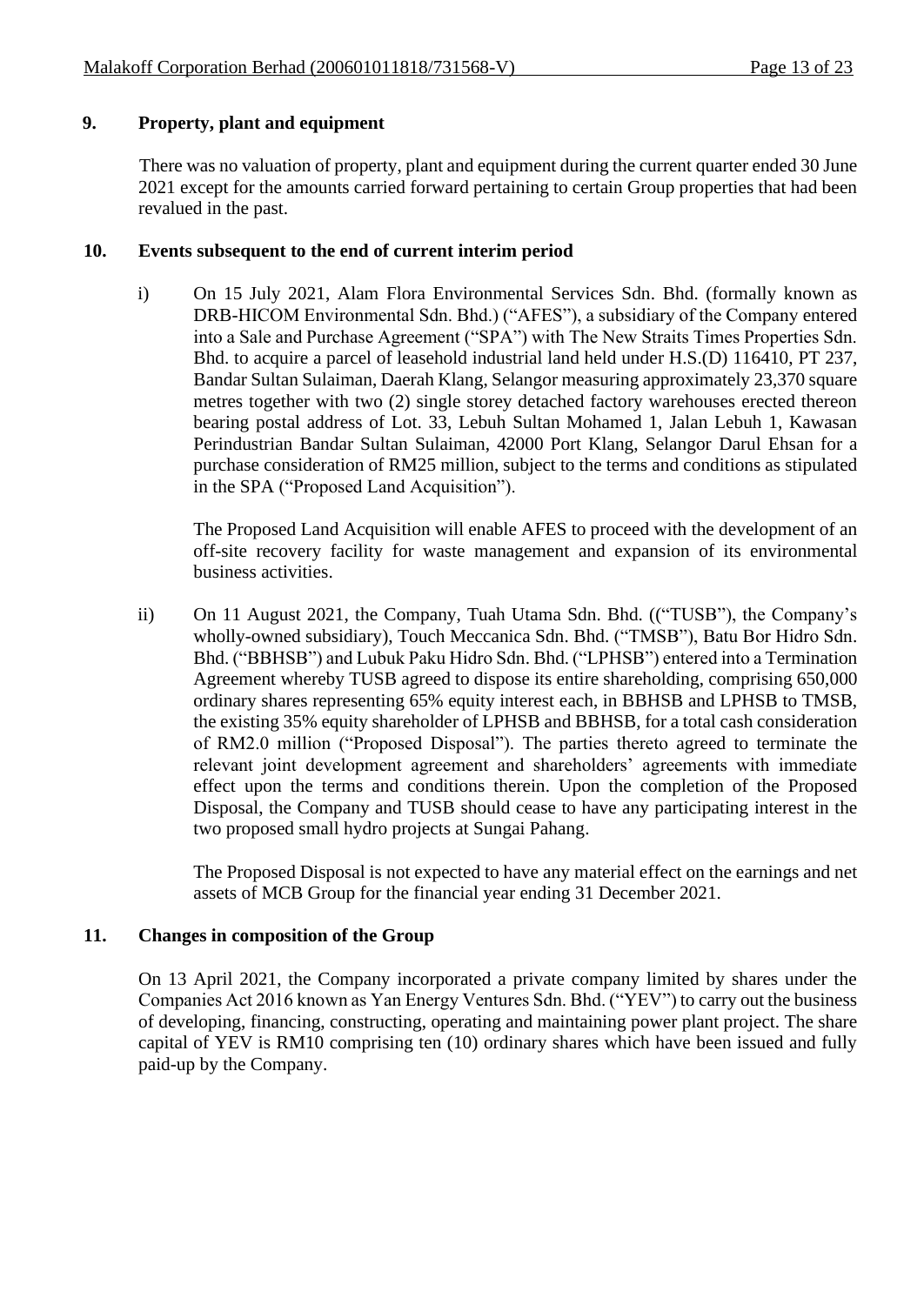## **12. Assets classified as held for sale**

On 11 December 2019, Port Dickson Power Berhad ("PDP"), a wholly-owned subsidiary of the Company, had entered into a Sale and Purchase Agreement ("SPA") with Pacific Energy Company Limited, Nigeria to dispose four (4) units of used gas turbines and generators, related auxiliaries and spare parts (collectively referred to as "power plant assets") for a cash consideration of USD19 million.

The expected completion date for the disposal of the power plant assets is delayed due to cross border travel restriction amid the Covid-19 situation. Based on the current development, the disposal of the power plant assets is currently expected to be completed by fourth quarter of 2021. Accordingly, these power plant assets are reclassified as current assets in accordance with MFRS 5, *Non-Current Assets Held for Sale* and *Discontinued Operations.*

## **13. Changes in contingent liabilities or contingent assets**

There was no change in contingent liabilities or contingent assets since the last audited financial statements for the financial year ended 31 December 2020 except for the following bank guarantees issued to third parties:

|                          | 30.6.2021<br>RM'mil | 31.12.2020<br>RM'mil |
|--------------------------|---------------------|----------------------|
| Company and subsidiaries | 319.0               | 323.6                |

These guarantees mainly consist of performance bonds and security deposits for projects.

### **14. Capital commitments**

Capital commitments of the Group not provided for in the interim financial report are as follows:

|                                          | 30.6.2021<br>RM'mil | 31.12.2020<br>RM'mil |
|------------------------------------------|---------------------|----------------------|
| Property, plant and equipment:           |                     |                      |
| Authorised and contracted for            | 6.8                 | 72.4                 |
| Authorised but not contracted for        | 545.2               | 813.4                |
|                                          | 552.0               | 885.8                |
| 15.<br><b>Related party transactions</b> |                     |                      |
|                                          | 30.6.2021           | 30.6.2020            |
|                                          | RM'mil              | RM'mil               |
| Associated company:                      |                     |                      |
| Interest income on unsecured             |                     |                      |
| subordinated loan notes                  | 12.2                | 12.3                 |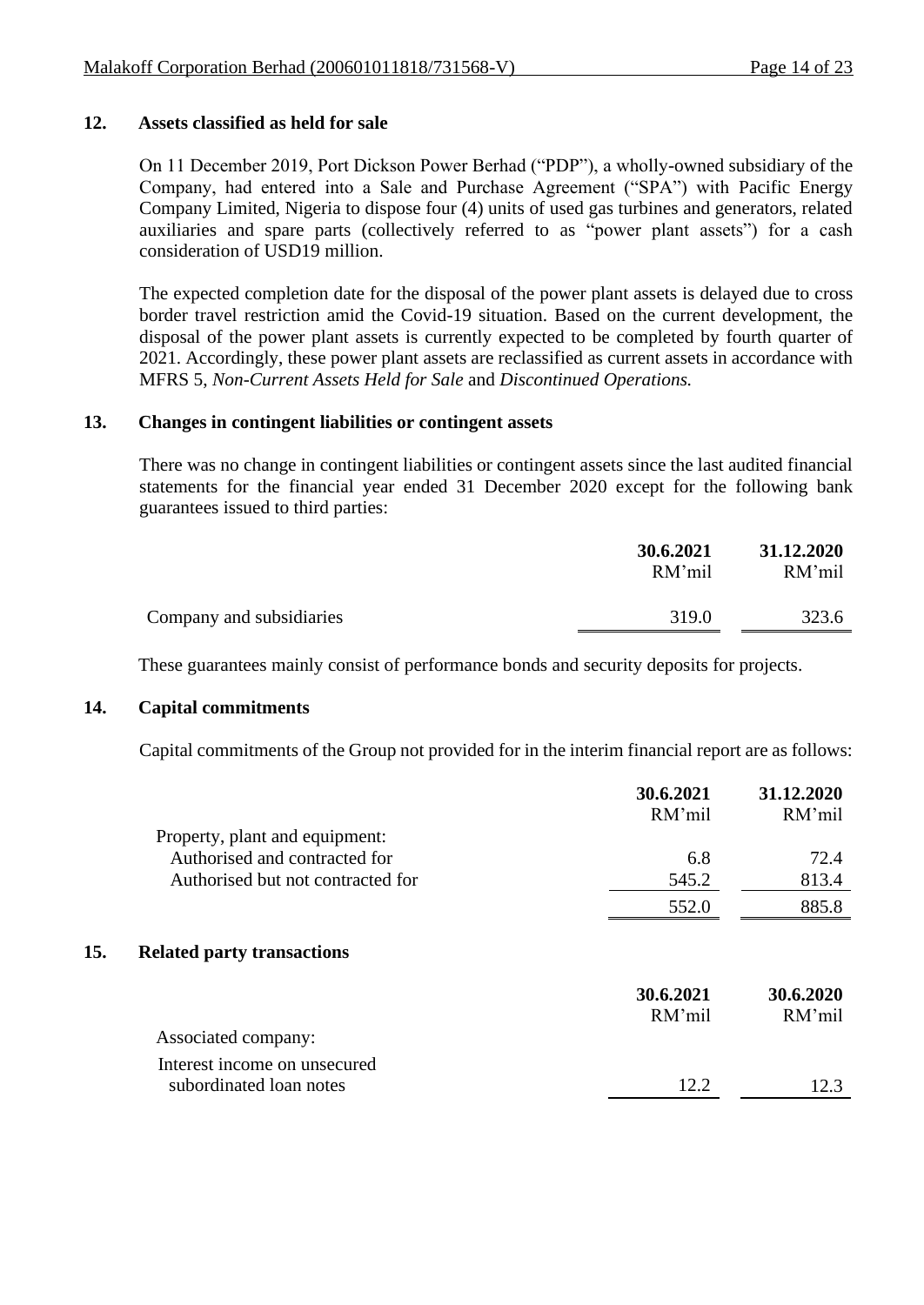## **Additional information required by the Bursa Securities Listing Requirements**

#### **16. Review of performance**

### **Quarter 2, 2021 vs Quarter 2, 2020**

For the quarter ended 30 June 2021, the Group recorded RM1,584.4 million in revenue, an increase of 5.2% from RM1,506.2 million reported in the corresponding quarter ended 30 June 2020, primarily due to higher energy payments recorded from Tanjung Bin Power Sdn. Bhd. ("TBP") and Tanjung Bin Energy Sdn. Bhd. ("TBE") on the back of higher applicable coal price ("ACP"). However, these were partially offset by lower energy payments recorded from Segari Energy Ventures Sdn. Bhd. ("SEV") and Prai Power Sdn. Bhd. ("PPSB") given the decrease in despatch factor.

Correspondingly, the Group recorded higher profit before taxation of RM189.7 million, an increase of 16.7% from RM162.5 million reported in the corresponding quarter ended 30 June 2020, primarily attributed to higher contribution from TBP coal plant on the back of higher ACP, higher contributions from Alam Flora Sdn. Bhd. ("AFSB") and foreign investments in associates. However, these were partially offset by lower contribution from TBE coal plant given the absence of settlement agreement with Alstom Power Systems and GE Power Services (Malaysia) Sdn Bhd. (collectively referred as "GE") for the losses and damages incurred in relation to failure events occurred between April 2017 and June 2019.

### **Year-to-date, 2021 vs Year-to-date, 2020**

For the financial period ended 30 June 2021, the Group recorded RM2,935.6 million in revenue, a decrease of 10.5% from RM3,280.1 million reported in the preceding period, primarily due to lower energy payments recorded given the decrease in despatch factor at SEV, TBP and TBE plants.

The Group recorded lower profit before taxation of RM286.4 million, a decrease of 5.4% from RM302.7 million in the preceding period, primarily attributed to lower contribution from TBE given the absence of settlement agreement with GE for the losses and damages incurred in relation to failure events occurred between April 2017 and June 2019, lower contribution from SEV given the decrease in despatch factor coupled with higher depreciation and operation and maintenance costs. However, these were partially moderated by higher contribution from AFSB.

### **17. Variation of results against immediate preceding quarter**

### **Quarter 2, 2021 vs Quarter 1, 2021**

The Group recorded higher profit before taxation of RM189.7 million in current quarter compared with RM96.7 million in the immediate preceding quarter, primarily attributed to higher contributions from TBP and TBE coal plants on the back of higher ACP as well as higher contribution from Al-Hidd IWPP, a foreign associate investment given the lower plant outages.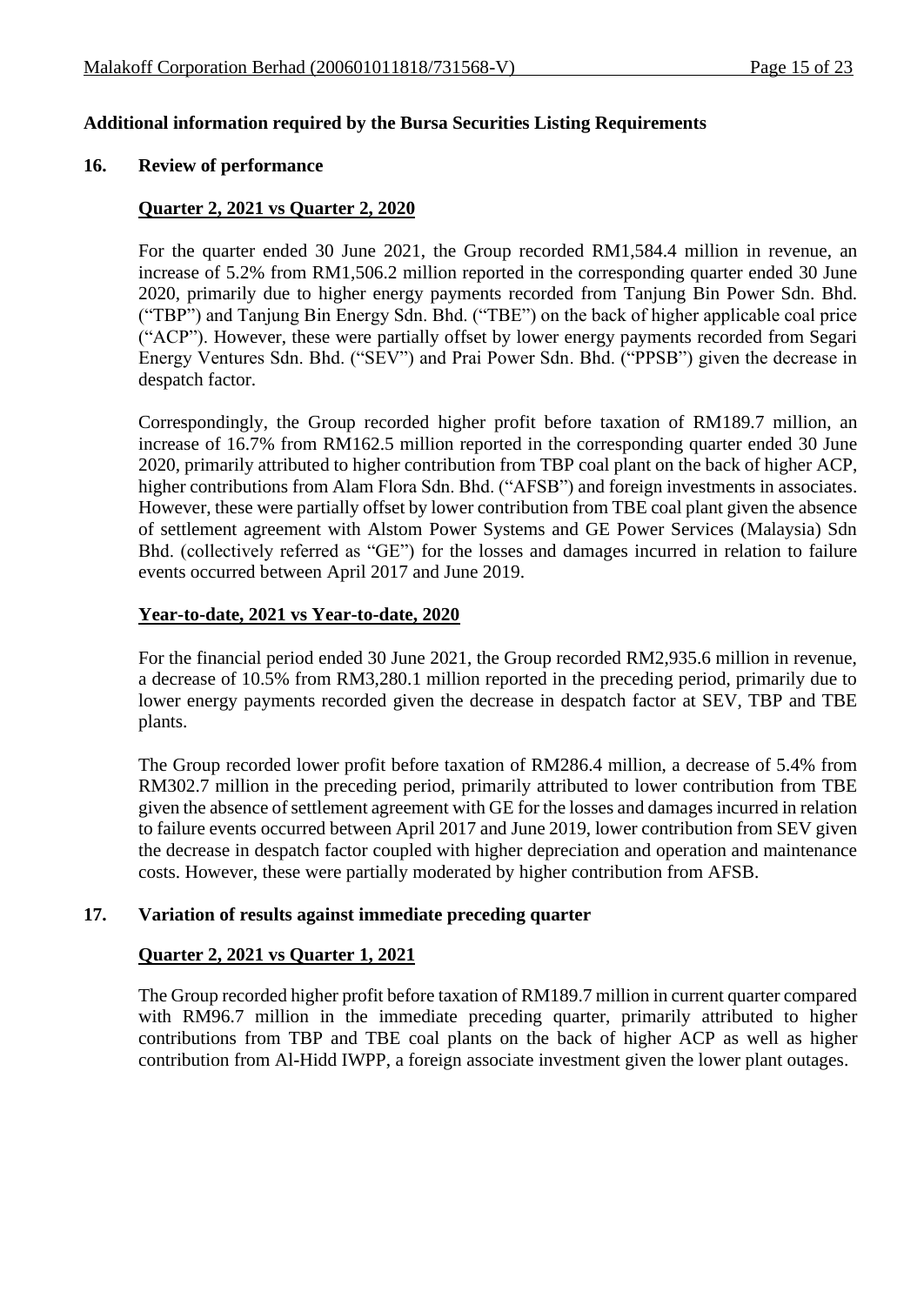# **18. Current prospects**

The Malaysia economy remains on a recovery path in 2021. Nevertheless, Bank Negara Malaysia ("BNM") after considering the resurgence of COVID-19 cases and the re-imposition of nationwide containment measures, has revised its full-year GDP growth forecast to between 3% and 4% *(Source: BNM Q2 2021 Economic and Financial Developments Report)*. As the nation's vaccination programme gathers pace, the economic sectors are expected to gradually reopen and lift business sentiments. As such, Malaysia's growth recovery is expected to broadly resume in the later part of second half 2021 and accelerate further going into 2022.

As an essential services provider, the Group continues to focus on enhancing the operational efficiency of its power plants and waste management business and implementing cost-saving measures during this challenging period.

The Group has made significant inroads in its Renewable Energy ("RE") expansion, particularly in the rooftop solar segment. On 14 April 2021, the Group signed a Solar Power Purchase Agreement ("SPPA") with AEON Co. (M) Bhd. (AEON Malaysia) for the development and usage of solar energy system at AEON Taman Maluri Shopping Centre with an installed capacity of 2.11 MWp.

On 13 July 2021, the Group completed the signing of six SPPAs to develop rooftop solar energy systems with DRB-HICOM Group of companies with a total capacity of 13.41 MWp. These projects, together with the secured rooftop solar projects with renowned logistics industry players namely Johor Port Berhad, Northport (Malaysia) Bhd and Pos Malaysia Berhad, will generate 33,243 MWh per annum and neutralise 23,070 tonnes of carbon emissions per year.

Based on the foregoing, the Group expects overall performance to remain satisfactory for the financial year ending 31 December 2021.

### **19. Profit before tax**

Profit before tax is stated after (crediting)/charging the following items:

|                       | 3 months<br>ended<br>30.6.2021<br>RM'mil | 3 months<br>ended<br>30.6.2020<br>RM'mil | <b>Cumulative</b><br>6 months<br>ended<br>30.6.2021<br>RM'mil | <b>Cumulative</b><br>6 months<br>ended<br>30.6.2020<br>RM'mil |
|-----------------------|------------------------------------------|------------------------------------------|---------------------------------------------------------------|---------------------------------------------------------------|
| Finance income        | (31.4)                                   | (46.5)                                   | (60.1)                                                        | (95.6)                                                        |
| Finance costs         | 172.0                                    | 189.0                                    | 343.2                                                         | 379.4                                                         |
| Depreciation          | 227.2                                    | 223.4                                    | 452.5                                                         | 439.8                                                         |
| Amortisation of       |                                          |                                          |                                                               |                                                               |
| intangibles assets    | 79.9                                     | 79.4                                     | 159.0                                                         | 160.6                                                         |
| Impairment loss on    |                                          |                                          |                                                               |                                                               |
| financial instruments | 6.1                                      | 6.2                                      | 12.2                                                          | 13.2                                                          |
| Property, plant and   |                                          |                                          |                                                               |                                                               |
| equipment written off |                                          | 6.4                                      |                                                               | 6.4                                                           |
| Net foreign           |                                          |                                          |                                                               |                                                               |
| exchange loss         | 0.1                                      | 1.4                                      | 0.1                                                           | 1.5                                                           |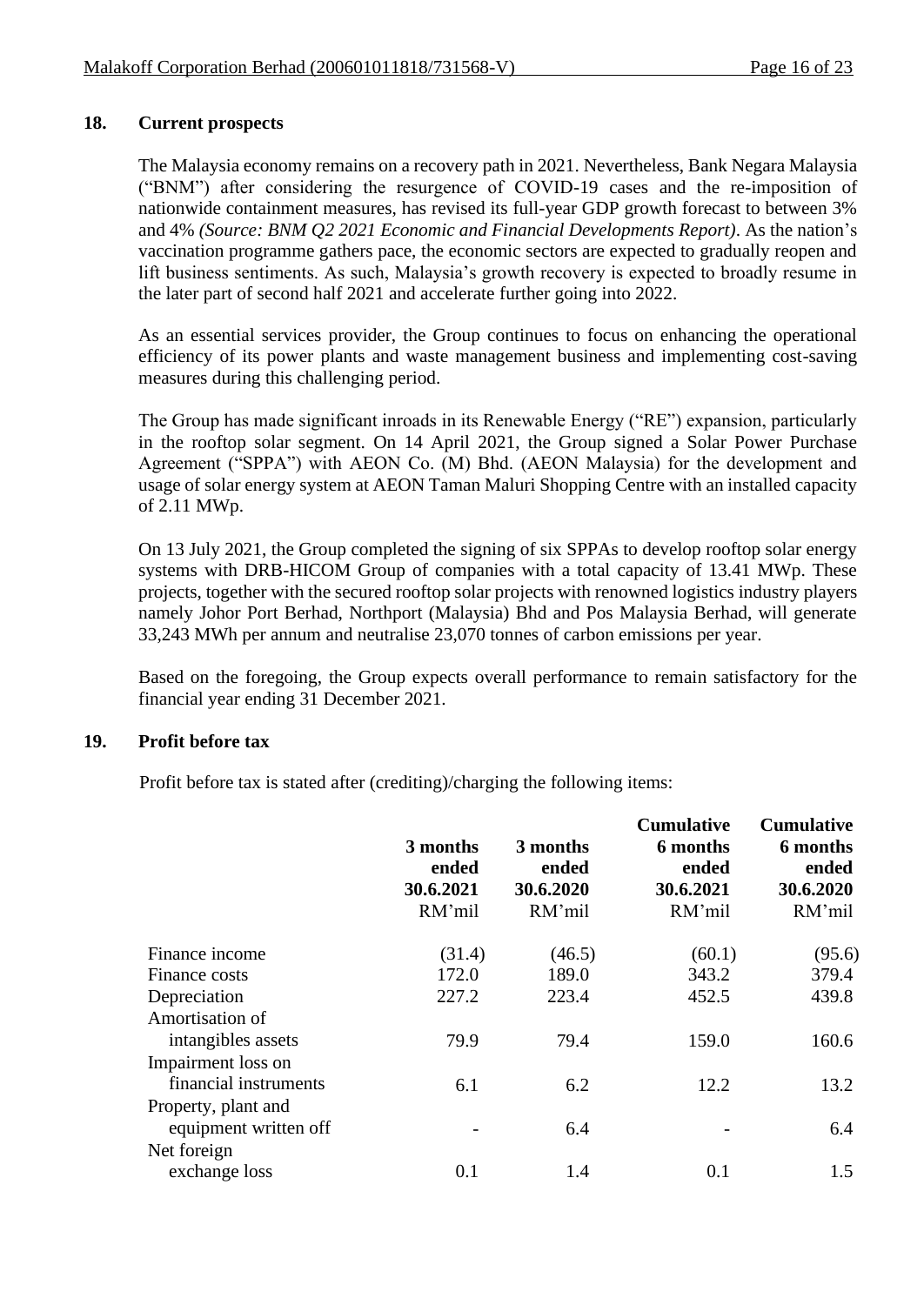## **20. Profit forecast or profit guarantee**

The Group did not issue any profit forecast or profit guarantee for the current quarter.

### **21. Tax expense**

|                      | 3 months<br>ended<br>30.6.2021<br>RM'mil | 3 months<br>ended<br>30.6.2020<br>RM'mil | <b>Cumulative</b><br>6 months<br>ended<br>30.6.2021<br>RM'mil | <b>Cumulative</b><br>6 months<br>ended<br>30.6.2020<br>RM'mil |
|----------------------|------------------------------------------|------------------------------------------|---------------------------------------------------------------|---------------------------------------------------------------|
| Current tax expense  | 70.3                                     | 63.0                                     | 125.0                                                         | 128.2                                                         |
| Deferred tax expense | (10.5)                                   | (15.5)                                   | (42.4)                                                        | (43.8)                                                        |
| Total tax expense    | 59.8                                     | 47.5                                     | 82.6                                                          | 84.4                                                          |

The Group's effective tax rate for the current period was higher than the statutory income tax rate due to certain expenses not deductible for tax purposes.

### **22. Borrowings**

|                                     | 30.6.2021<br>RM'mil | 31.12.2020<br>RM'mil |
|-------------------------------------|---------------------|----------------------|
| Current                             |                     |                      |
| Secured<br>$\overline{\phantom{a}}$ | 1,421.3             | 1,164.7              |
| Non-current                         |                     |                      |
| Secured<br>$\overline{\phantom{a}}$ | 9,364.3             | 9,687.4              |
| Unsecured<br>$\qquad \qquad -$      | 30.0                | 30.0                 |
|                                     | 9,394.3             | 9,717.4              |
|                                     |                     |                      |
|                                     | 10,815.6            | 10,882.1             |

The breakdown of Group borrowings by currency is as follows:

|                            | 30.6.2021 | 31.12.2020 |
|----------------------------|-----------|------------|
|                            | RM'mil    | RM'mil     |
| <b>Functional currency</b> |           |            |
| - RM                       | 10,545.7  | 10,592.9   |
| - USD                      | 269.9     | 289.2      |
|                            | 10,815.6  | 10,882.1   |

# **23. Changes in material litigation**

*i) Proceedings by the Public Prosecutor of Algeria against Almiyah Attilemcania SpA ("AAS")*

On 4 September 2014, AAS, a joint venture of the Group, was charged in the Court of Ghazouet ("Court") in the district of Tlemcen, Algeria, for an alleged breach of foreign exchange regulations concerning a sum of USD26.9 million. The Group holds an indirect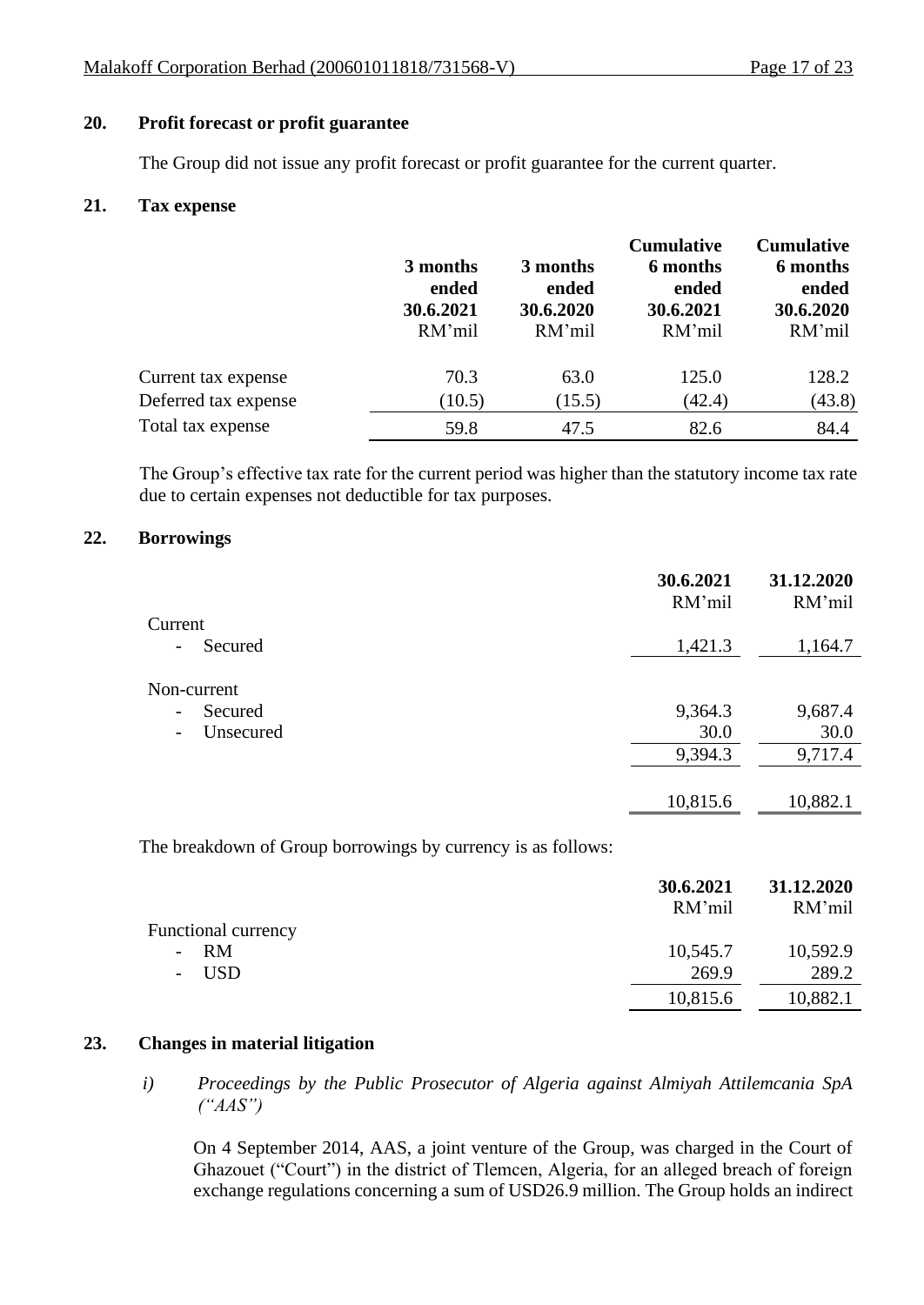effective interest of 35.7% in AAS via Tlemcen Desalination Investment Company SAS ("TDIC"), an indirect subsidiary of Malakoff International Limited.

In 2009, it was discovered that there was a considerable gap ("Invoice Gap") between the value of the equipment received as per the invoices declared to the Algerian Customs and the value of the milestone payments made by AAS to the supplier cum contractor ("Contractor"). AAS wrote to the Contractor seeking clarifications as the Contractor was responsible for resolving tax and customs issues. However, as the Invoice Gap was not resolved by the Contractor, the Algerian Customs initiated investigations and thereafter filed a charge against AAS for repression of foreign exchange regulations.

The Court had on 24 December 2014 convicted AAS and had subsequently imposed a penalty of DZD3,929,038,151 (approximately RM148.3 million at the exchange rate of RM1: DZD26.5) ("Penalty"). The Group's liability arising from the Penalty, in proportion to the Group's 35.7% effective interest in AAS via TDIC, which may impact the profit of the Group, amounts to DZD1,402,666,620 (approximately RM52.9 million).

AAS filed an appeal and the Court of Appeal decided on 2 March 2016 to uphold the decision and the Penalty imposed by the Court. AAS had been advised by its attorney in Algeria that notwithstanding the said decision, the Penalty would not be enforced until the exhaustion of all rights to appeal by AAS in respect of the proceedings.

AAS had on 25 December 2016 filed an appeal at the Supreme Court of Algeria and is currently awaiting the outcome of the said appeal.

To date, there has been no development in relation to the appeal.

*ii) International Chamber of Commerce International Court of Arbitration ("ICC") Arbitration No. 24250/DDA between Algerian Energy Company SPA ("AEC" or "Claimant") and (1) Tlemcen Desalination Investment Company SAS ("TDIC"), (2) Hyflux Limited ("Hyflux") and (3) Malakoff Corporation Berhad ("MCB") in relation to the Souk Tleta Seawater Desalination Plant in the District of Tlemcen, Algeria ("Plant")*

On 19 March 2019, AEC filed a request for Arbitration ("Request") at ICC, Paris, against TDIC, Hyflux and MCB (collectively referred to as "Respondents") in relation to the Water Purchase Agreement dated 9 December 2007 ("WPA"), Framework Agreement of December 2007 ("FA"), Joint Venture Agreement dated 28 March 2007 ("JVA") and Dispute Resolution Protocol dated 9 December 2007 ("DRP") (collectively referred to as "Contract Documents").

In the Request, the Claimant has alleged, amongst others, that the Respondents:

- a) Are liable for breaches of contract and negligence in the design, operation and maintenance of the Plant; and
- b) Wrongly objected to the termination of the WPA, transfer of AAS shares to AEC and conduct of a technical audit of the Plant under the FA.

In this regard, the reliefs sought by the Claimant from the Arbitral Tribunal include, inter alia: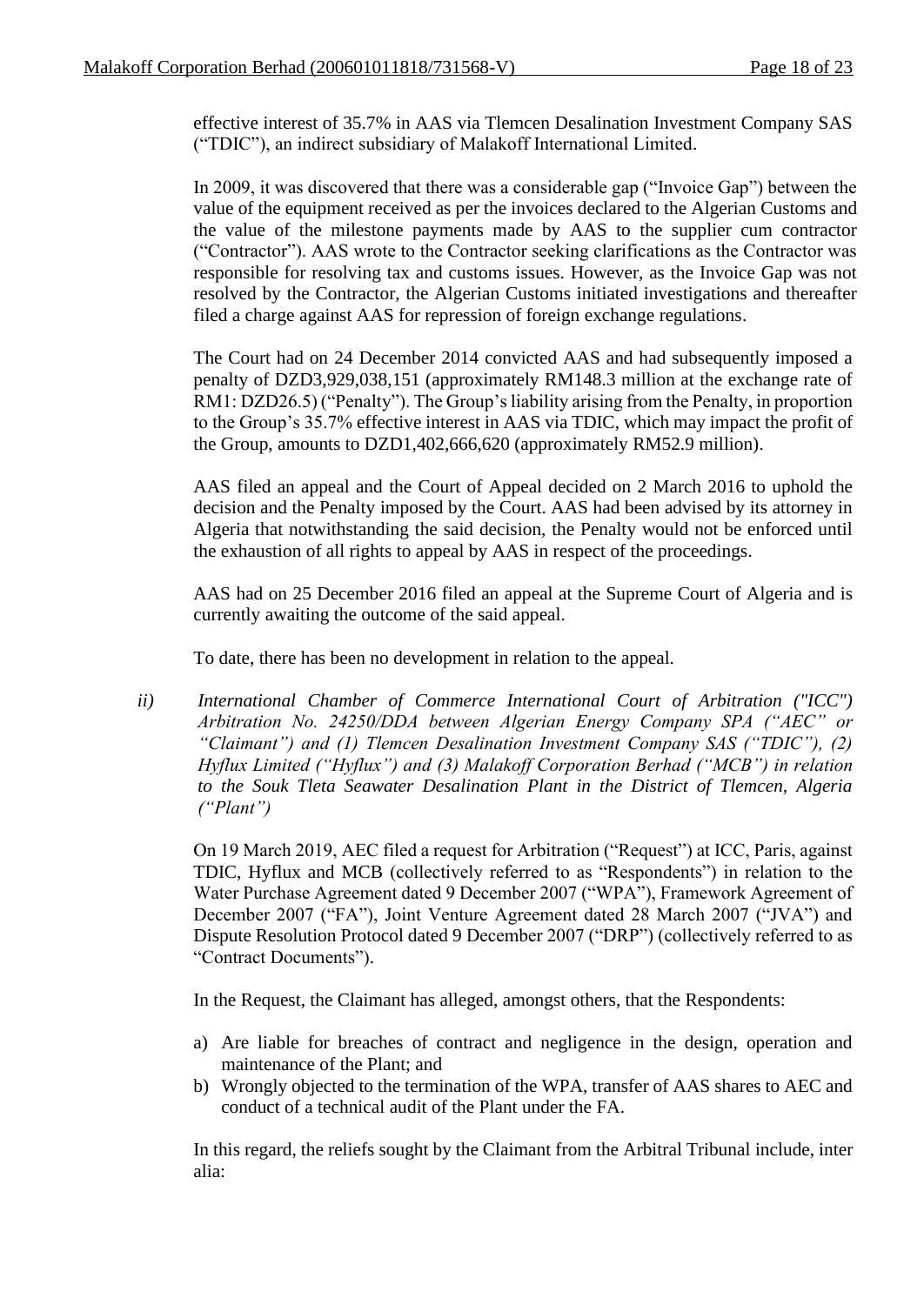- a) A declaration that the Respondents have breached their contractual obligations under the Contract Documents;
- b) An order that the WPA was validly terminated for events of default;
- c) An order for TDIC to transfer its shares in AAS to AEC at the price of 1 Algerian Dinar;
- d) An order for the Respondents to indemnify AEC for damages incurred as a result of their breaches, estimated on an interim basis at 80 Million Euro;
- e) An order for the Respondents to pay all costs of the Plant rehabilitation to be completed by a third party to be selected by AEC; and
- f) An order for the Respondents to guarantee the payment or reimburse the fine of 3,929 million Algerian Dinar (imposed on AAS by the Algerian courts for the Invoice Gap, which is currently pending outcome of AAS' appeal to the Algerian Supreme Court).

The Respondents filed their respective answers to the Request at the ICC in May 2019. On 17 January 2020, the Respondents filed their respective submissions on jurisdictional objections against AEC's claims. The Claimant filed its reply on 28 February 2020 and the Respondents submitted their reply on 15 April 2020.

On 15 June 2020, the Arbitral Tribunal conducted a virtual hearing of the Respondents' jurisdictional objections.

On 13 January 2021, the Arbitral Tribunal rendered a partial award on objections to jurisdiction and admissibility ("Partial Award on Jurisdictional Objections"), stating that it has jurisdiction to review and decide on AEC's claims under the JVA and FA, and that it reserves its decision regarding the issues under the WPA. Accordingly, the ICC arbitration will progress to the next phase where the merits of the claims and defences will be heard and deliberated.

On 19 March 2021, the parties agreed, in principle, on the provisional procedural timetable for the arbitration and submitted the said timetable to the Arbitral Tribunal for review and approval. On 7 April 2021, the Arbitral Tribunal issued a procedural timetable for the arbitration. On 19 July 2021, the Arbitral Tribunal circulated a revised procedural timetable reflecting AEC's request to extend the deadline to file its Statement of Claim up to 2 August 2021. Accordingly, AEC submitted its Statement of Claim on 2 August 2021. Based on the procedural timetable, the Respondents are to submit their Statement of Defence by 17 December 2021.

In the meantime, on 9 April 2021, MCB and TDIC filed an application at the Court of Appeal of Paris for the annulment of the ICC Partial Award on Jurisdictional Objections. On 9 July 2021, MCB and TDIC filed their submissions for the said annulment application at the Court of Appeal of Paris.

*iii) Singapore International Arbitration Centre Arbitration No. 278 of 2018 between Prai Power Sdn. Bhd. ("Claimant"), a wholly-owned subsidiary of MCB, and (1) GE Energy Parts, Inc, (2) GE Power Systems (Malaysia) Sdn. Bhd. (3) General Electric International, Inc, and (4) General Electric Company (collectively "Respondents"), where Malakoff Corporation Berhad ("MCB") and Malakoff Power Berhad ("MPB") have been joined as third parties to the arbitration*

MCB was notified on 9 January 2020 that GE Energy Parts, Inc ("1st Respondent"), GE Power Systems (Malaysia) Sdn. Bhd. ("2nd Respondent"), General Electric International, Inc ("3rd Respondent"), and General Electric Company ("4th Respondent") had filed an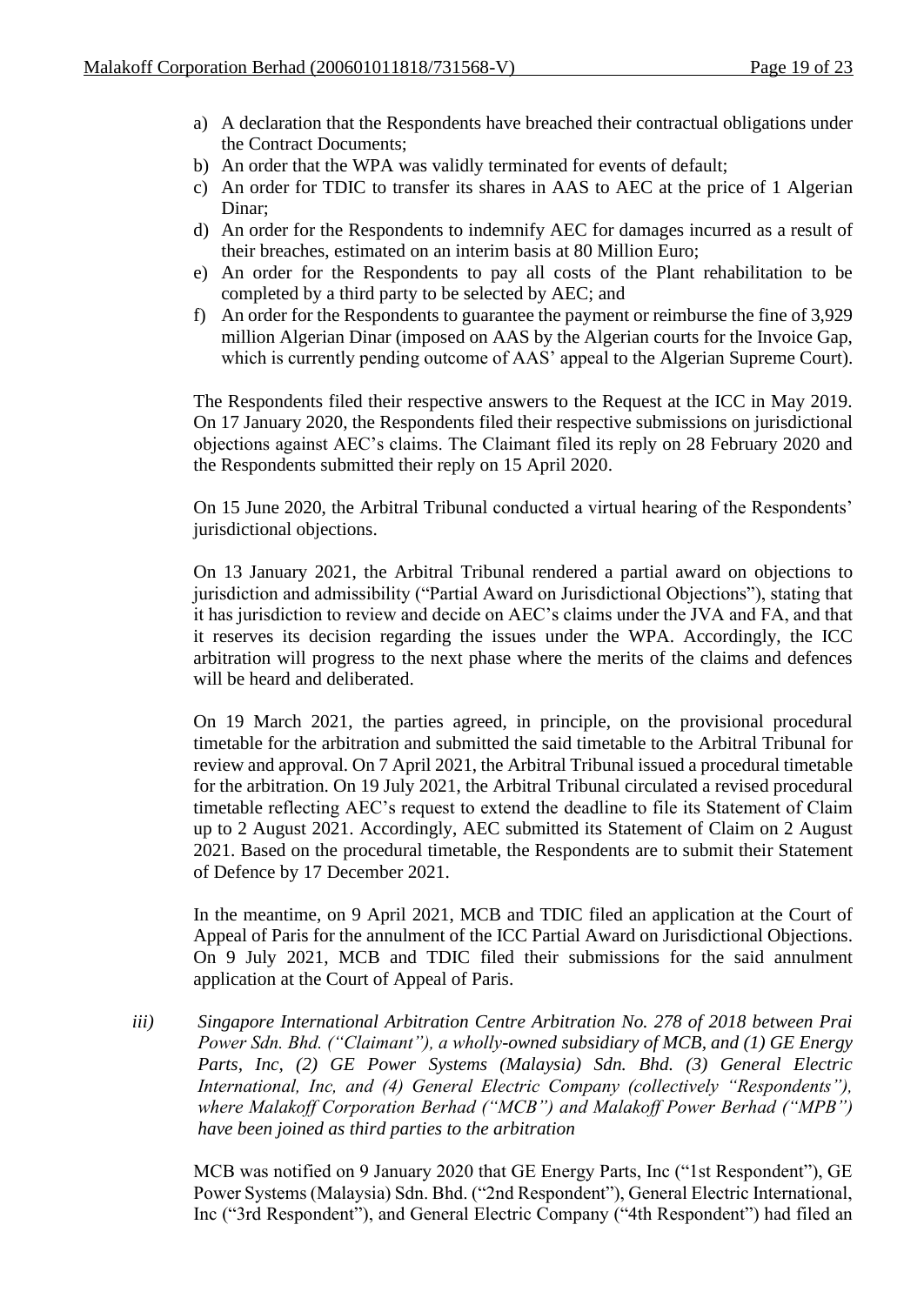application ("Joinder Application") to join MCB and MPB as parties to the Respondents' Counterclaim in the arbitration initiated by Allianz General Insurance Company (Malaysia) Berhad ("AGI") on 24 September 2018 as a subrogated action in the name of the Claimant in relation to an incident on or around 18 July 2015 ("2015 Incident") which resulted in damage to a gas turbine at the Claimant's 350MW Combined Cycle Gas Turbine Power Plant situated in Prai, Penang ("Prai Power Plant").

The Claimant alleged, among others, that the Respondents had failed to exercise reasonable care and skill to properly design, manufacture, supply and install a GE 109FA single shaft gas turbine at the Prai Power Plant and therefore claimed for, among others, loss and damage in the sum of RM72,094,050 from the Respondents.

On 22 April 2019, the Respondents filed a Counterclaim against the Claimant, seeking damages for breach of the Settlement and Release Agreement between the Respondents, Claimant, MCB and MPB which was entered into on 12 December 2012 ("SRA") for resolution of disputes in relation to two incidents at the Prai Power Plant which occurred in 2006 and 2009 and the agreement between the Claimant and the 1st and 2nd Respondents which was entered into on 19 December 2000 ("Agreement by the Claimant") in relation to the Long Term Service Agreement between MPB and the 1st and 2nd Respondents dated 19 December 2000 ("LTSA").

In the Joinder Application, the Respondents alleged that:

- a) The commencement of the arbitration constitutes a breach of the SRA;
- b) Under the SRA, MCB and MPB are liable to indemnify the Respondents against the arbitration;
- c) Under the LTSA, MPB is liable to indemnify the Respondents against the arbitration;
- d) MPB has breached its insurance obligations under the LTSA; and
- e) If the Respondents are found liable for the 2015 Incident, MPB is liable for contributory negligence as the operator of Prai Power Plant.

Following MCB's and MPB's submission against the Joinder Application, the Respondents had on 2 October 2019 withdrawn the Joinder Application with liberty to file afresh and commenced the amicable dispute resolution process under the SRA and LTSA with MCB and MPB.

The representatives of GE and MCB and MPB had a without prejudice meeting on 25 October 2019 whereby the parties agreed to refer the dispute to the parties' higher management for further negotiation. After GE, MCB and MPB conducted and completed the dispute resolution process under the SRA and LTSA without any successful resolution of the dispute, GE refiled the application to join MCB and MPB as parties to GE's Counterclaim.

On 20 June 2020, the Arbitral Tribunal decided in its discretion to grant the Joinder Application to join MCB and MPB as parties to the arbitration ("Third-Party Claim"). The Arbitral Tribunal did not find it necessary to decide on the merits of the claims at this juncture, which will instead be decided at the merits hearing of the SIAC Arbitration.

Subsequent to the above, the Respondents filed their Statement of Claim in the Third-Party Claim dated 7 September 2020 against MCB and MPB alleging: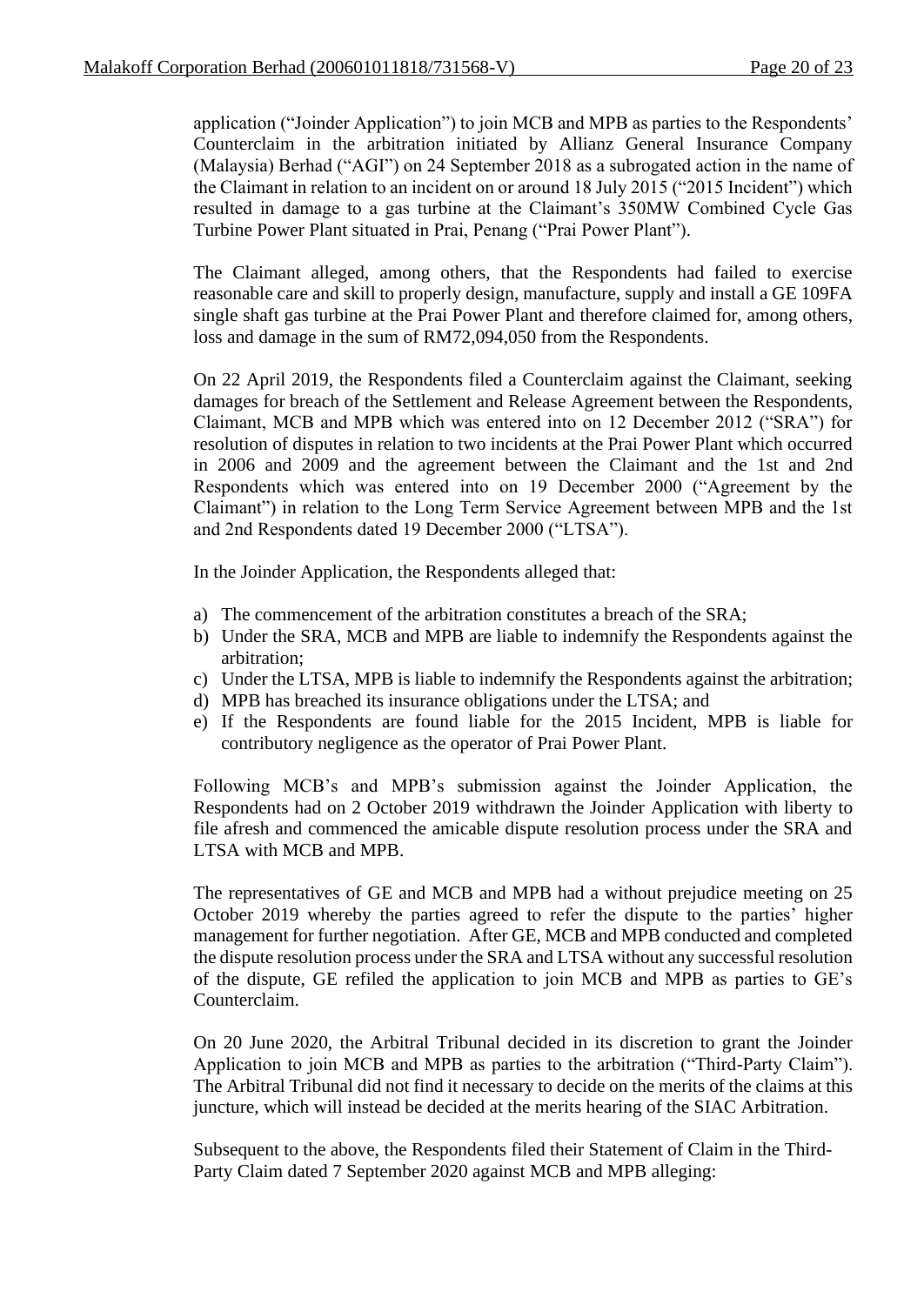- a) Breach of the SRA by both MCB and MPB, in that the Claimant's claim is extinguished by the SRA;
- b) That MCB and MPB are required to indemnify the Respondents against the Claimant's claim under the SRA and LTSA;
- c) Breach of insurance obligations by MPB under the LTSA, in allegedly failing to procure the required waiver of subrogation; and
- d) That MPB ought to be held liable for the 2015 Incident, in full or by way of contributory negligence, as the operator of the plant.

On 26 October 2020, MCB and MPB submitted their Statement of Defence in the Third-Party Claim, pleading inter alia the following defences:

- a) MCB's and MPB's obligation to indemnify under the SRA does not arise because the 2015 Incident is fundamentally different from the 2006 and 2009 Incidents. Further, any finding by the Arbitral Tribunal that the Claimant's claim is a breach of the SRA will result in the dismissal of the Claimant's claim, and thus there will be no indemnifiable loss incurred by the Respondents;
- b) MPB has no obligation to indemnify the 3rd and 4th Respondents under the LTSA as they are not parties to the LTSA. Further, the Claimant's claim, being a claim for negligence in inter alia design, does not arise out of the LTSA;
- c) MPB did not breach its insurance obligations under the LTSA, as MPB procured insurance which complied with the requirements of the LTSA; and
- d) MPB is not liable for contributory negligence in operating the Prai Power Plant, as MPB had fulfilled its operations and maintenance obligations.

On 30 November 2020, the Respondents submitted their Statement of Reply in the Third-Party Claim.

On 15 February 2021, parties to the Third-Party Claim exchanged lists of the documents on which each party intends to rely on in the arbitration.

On 15 March 2021, as part of the discovery process in the Third-Party Claim, parties to the Third-Party Claim exchanged their respective requests for the other party to disclose any additional documents or categories of documents which are relevant and material to the outcome of the Third-Party Claim.

On 24 May 2021, the Arbitral Tribunal decided on the parties' respective document requests, following the exchange of parties' submissions on 19 April 2021 and 17 May 2021.

On 21 June 2021, parties to the Third-Party Claim served on all other parties the documents ordered to be disclosed by the Arbitral Tribunal.

A further case management conference will be held between the Arbitral Tribunal and the parties' solicitors on a date to be scheduled.

*iv) Asian International Arbitration Centre ("AIAC") Arbitration No. ADM-831-2020 between Tanjung Bin Energy Sdn. Bhd. ("Claimant") and Consortium HSL-TGE-GASB ("Respondent" or "Contractor"), comprising HSL Constructor Pte Ltd, HSL Constructor Sdn. Bhd., Tecgates Engineering (M) Sdn. Bhd. and Gema Antara Sdn. Bhd.*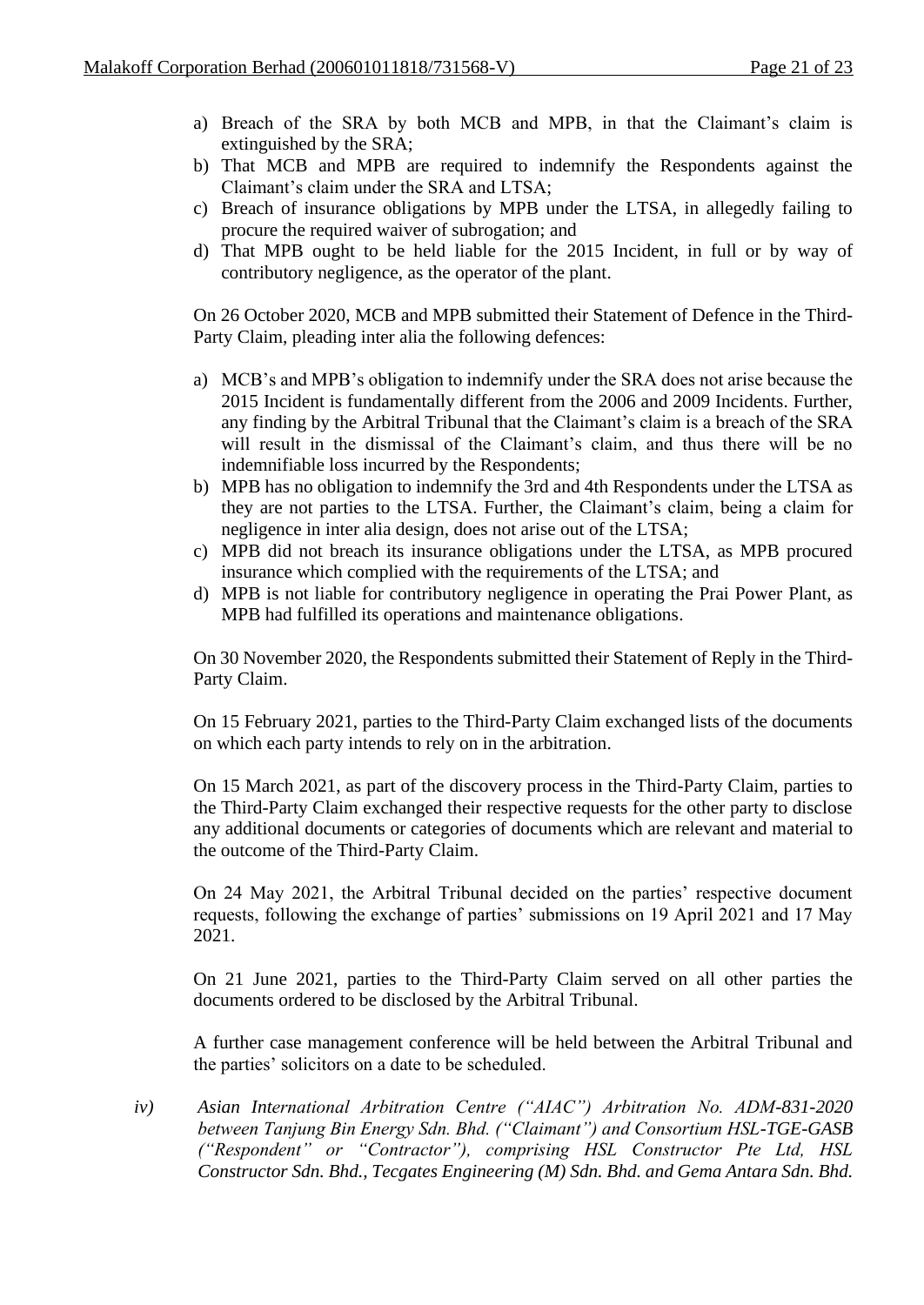Tanjung Bin Energy Sdn. Bhd. ("TBE"), a wholly-owned subsidiary of the Company, had on 12 March 2020, commenced arbitration against Consortium HSL-TGE-GASB ("Respondents" or "Contractor"), an unincorporated joint venture comprising (a) HSL Constructor Pte Ltd; (b) HSL Constructor Sdn. Bhd.; (c) Tecgates Engineering (M) Sdn. Bhd.; and (d) Gema Antara Sdn. Bhd. in relation to disputes arising from the Engineering, Procurement, Construction and Commissioning Contract dated 9 June 2017 ("EPCC Contract") for the New Coal Unloading Jetty and Associated Bulk Material Handling System at 1x1000MW Coal Fired Power Plant at Tanjung Bin, Johor.

TBE had identified multiple breaches by the Contractor of its contractual duties under the EPCC Contract, including inter alia the following:

- a) The Contractor failed to complete all work which is stated in the EPCC Contract as required for the work to be considered as completed for the purposes of taking over under the EPCC Contract by 6 March 2019, the stipulated Time for Completion. Accordingly, the Contractor is obligated to pay to TBE the sum of RM36,335,779, being the delay damages ("Delay Damages") under the EPCC Contract; and
- b) The Contractor failed to deliver to TBE a warranty bond of RM12,111,926, being 5% of the contract price, in accordance with the requirements under the EPCC Contract, following the issuance of the Taking Over Certificate dated 25 July 2019 by TBE ("Warranty Bond").

TBE therefore seeks the following reliefs and remedies against the Contractor in the arbitration:

- a) A declaration that TBE is entitled to the full payment of RM36,335,779 as Delay Damages;
- b) An order that the Contractor pay the sum of RM7,900,568 (being Delay Damages of RM36,335,779 less remaining milestone claims of RM28,435,211);
- c) An order that the Contractor forthwith deliver the Warranty Bond;
- d) In the alternative for c) above, an order that the Contractor pay the amount required to be guaranteed by the Warranty Bond, i.e. RM12,111,926;
- e) Costs; and
- f) Such further or other relief(s) as the Arbitral Tribunal deems fit.

The Contractor submitted its Response to Notice of Arbitration on 10 April 2020, denying TBE's claims and counterclaiming the milestone payments of RM28,435,211.

On 9 December 2020, AIAC issued its confirmation of the registration of the commencement of the arbitration.

On 21 April 2021, the parties' solicitors have jointly confirmed to the AIAC the identities of TBE's party-nominated arbitrator, the Contractor's party-nominated arbitrator and the presiding arbitrator whose appointment was agreed by all parties. As required by the AIAC Arbitration Rules 2018, these nominations remain subject to the confirmation of the Director of the AIAC.

On 8 June 2021, the Director of the AIAC confirmed the constitution of the Arbitral Tribunal.

On 6 July 2021, a virtual preliminary meeting was held between the Arbitral Tribunal and the parties' solicitors.